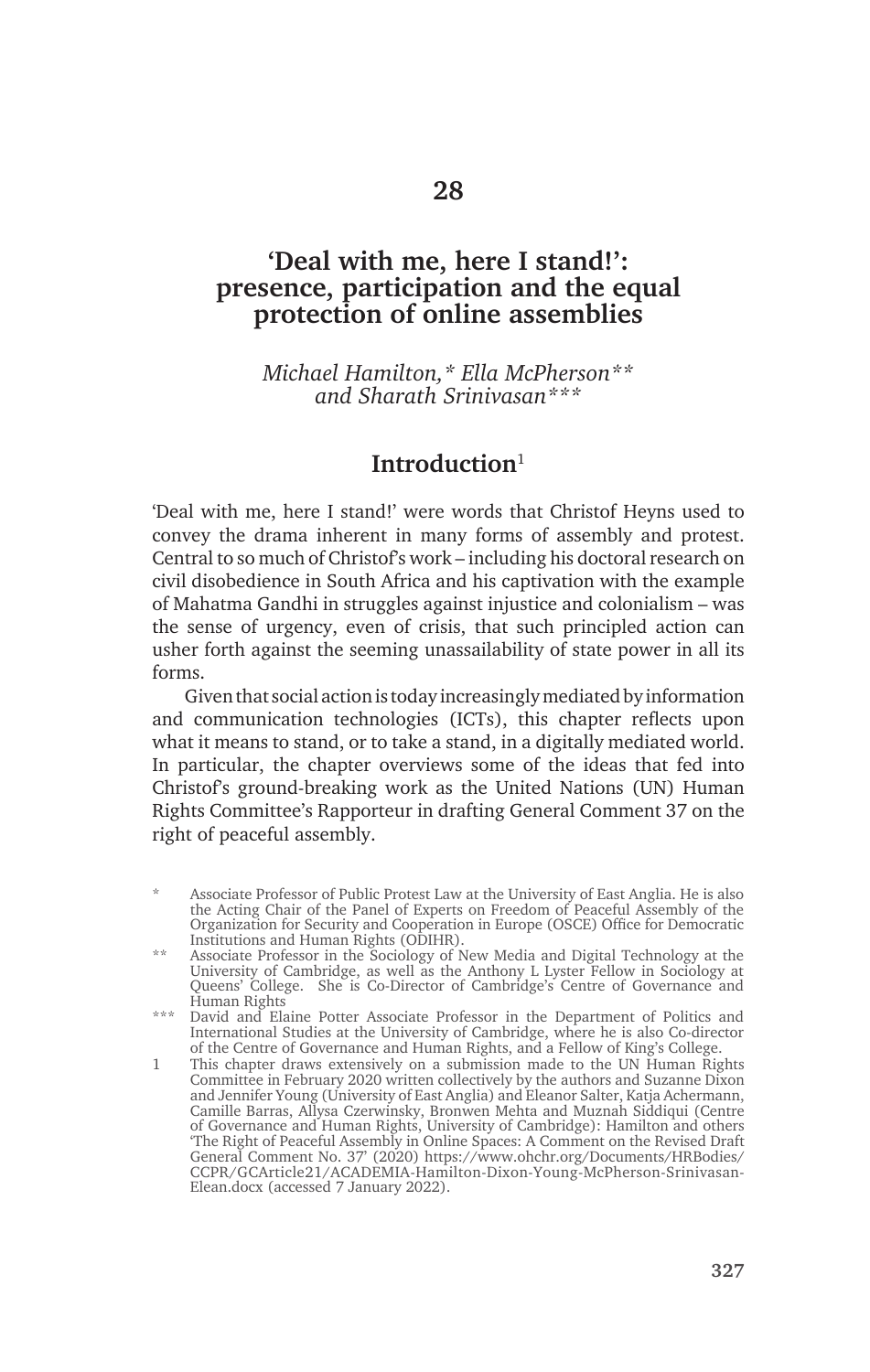Premised on a recognition of the blended and hybrid nature of online and offline activity, the General Comment ultimately recognised that the right of peaceful assembly enshrined in article 21 of the International Covenant on Civil and Political Rights (ICCPR) should not only protect gatherings in physical spaces (whether publicly or privately owned), but should also afford protection to assemblies in online, or digitally mediated, spaces.<sup>2</sup>

This chapter outlines the journey that led to this highly significant advance. It charts the model of consultation and engagement that Christof pioneered during his human rights work with the UN, and which characterised the drafting of the General Comment. It then flags two particularly salient aspects of the right of assembly in online spaces, recognising that these remain highly relevant to the future development and interpretation of the Covenant in this context – first, threshold questions relating to the notions of presence and participation, and second, challenges relating to the protection of assemblies deriving from the particular logics of online spaces and the corresponding threats that may inhibit or prevent assemblies from materialising, for some groups more than others. We turn, in closing, to one particular hallmark of Christof's enduring legacy – his indefatigable commitment to collaborative and inclusive human rights work.

# **Online assemblies and the drafting of General Comment 37**

In October 2018, the UN Human Rights Committee announced its decision to focus its next General Comment on the right of peaceful assembly under article 21 of the Covenant – something that had long been advocated.3 Christof was appointed as the Committee's Rapporteur to lead the drafting process. Over the course of the process, there were three published iterations of the text – the first draft published in June 2019,<sup>4</sup> the revised draft later that year (as adopted by the Committee

- 2 UN Doc CCPR/C/GC/37 'General Comment No 37 on the right of peaceful assembly (article 21)' 17 September 2020 https://tbinternet.ohchr.org/\_layouts /15/treatybodyexternal/Download.aspx?symbolno=CCPR%2fC%2fGC%2f37& Lang=en (accessed 7 January 2022): para 6 – 'Article 21 of the Covenant protects peaceful assemblies wherever they take place: outdoors, indoors and online; in public and private spaces; or a combination thereof'; para 10 – 'given that emerging communications technologies offer the opportunity to assemble either wholly or partly online …'; and para 13 – 'Although the exercise of the right of peaceful assembly is normally understood to pertain to the physical gathering of persons, article 21 protection also extends to remote participation in, and organization of, assemblies, for example online.'
- 3 I Jaques, 'Peaceful protest: a cornerstone of democracy: how to address the challenges?' (Wilton Park Conference WP1154, 26-28 January 2012) 2, para 5.
- 4 'General Comment No 37 Article 21: right of peaceful assembly. Draft prepared by the Rapporteur, Christof Heyns' https://www.ohchr.org/Documents/HRBodies/ CCPR/GCArticle21/DraftGC37.docx (accessed 7 January 2022).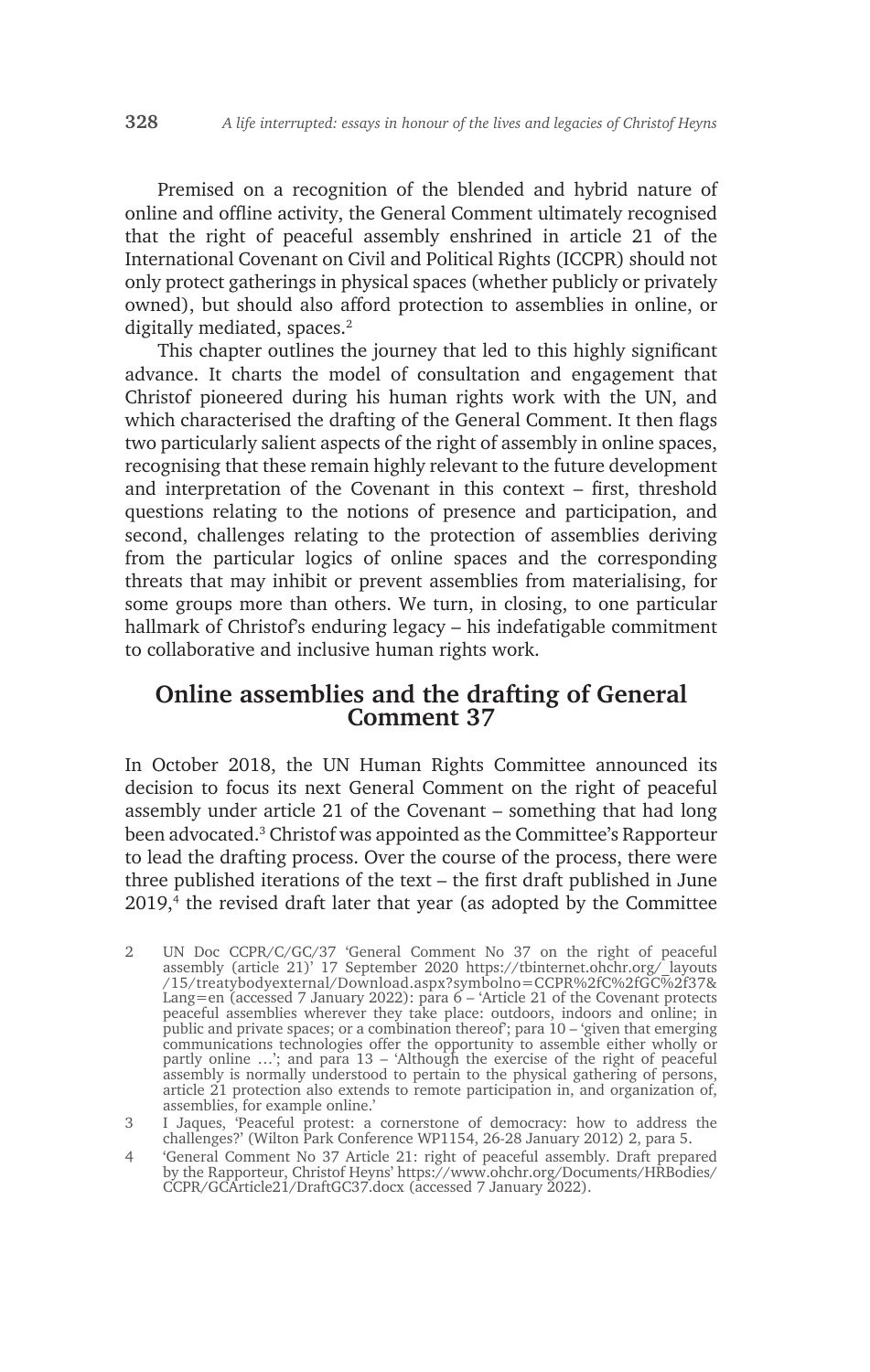following its First Reading in November 2019), $5$  and the final text adopted in July 2020.<sup>6</sup> Viewed in isolation, these documents belie the painstaking process through which the Comment was crafted, with every word and sentence dissected and debated.

Since global headlines are so often dominated by the violent suppression of peaceful demonstrations, it seemed somehow incongruous that the Human Rights Committee had never before attempted to elaborate upon the meaning of this foundational democratic right. Notably, this pattern of protests and their suppression continued as the Committee worked to finalise the text of the General Comment in 2020 – even against the backdrop of the COVID-19 pandemic. The Carnegie Endowment for International Peace's Global Protest Tracker, for example, counted one protest every four days in April 2020 and found that for most of the year the monthly number of protests in 2020 exceeded those in 2019. Protests burgeoned across the globe, from Lebanon, to Chile, to Hong Kong, to Iran, and addressed injustices such as those related to elections, corruption and the pandemic itself.7 Another major theme of protests world-wide was police brutality. Documented instances of police violence fuelled the Black Lives Matter movement, for example, which coalesced in many and various assemblies, including those linked by the #BLM hashtag and marches on the streets.

In the years leading up to General Comment 37, manifestations of assembly in predominantly-online and hybrid physical-digital situations also multiplied. So did the challenges of assembling online, driven in part by the intensification of how assemblies were being technologically mediated across time and place, the proliferation of assemblies in privately-owned, profit-driven spaces such as social media platforms, and the permanence of digital traces with their concomitant risks for participants.<sup>8</sup> Gatherings that were either partly or wholly online risked not being recognised by states either as assemblies or as activities that were integral to assembling and thus deserving of protection under article 21. Examples of this lack of recognition included the banning of

<sup>5</sup> 'General Comment No 37 Article 21: right of peaceful assembly. Revised draft prepared by the Rapporteur, Mr Christof Heyns' as adopted on First Reading during the 127th Session of the Human Rights Committee (14 October – 8 November 2019) https://www.ohchr.org/Documents/HRBodies/CCPR/GC37/ENGLISH\_GC37.docx (accessed 7 January 2022).

<sup>6</sup> UN Doc CCPR/C/GC/37 (n 2).

<sup>7</sup> B Press & T Carothers 'Worldwide protests in 2020: a year in review' Carnegie Endowment for International Peace: 21 December 2020 https://carnegieendowment. org/2020/12/21/worldwide-protests-in-2020-year-in-review-pub-83445 (accessed 7 January 2022).

<sup>8</sup> E McPherson and others 'Right to online assembly research pack' (Centre of Governance and Human Rights, University of Cambridge: November 2019) 26 https://www.cghr.polis.cam.ac.uk/system/files/documents/right-to-onlineassembly.pdf (accessed 7 January 2022).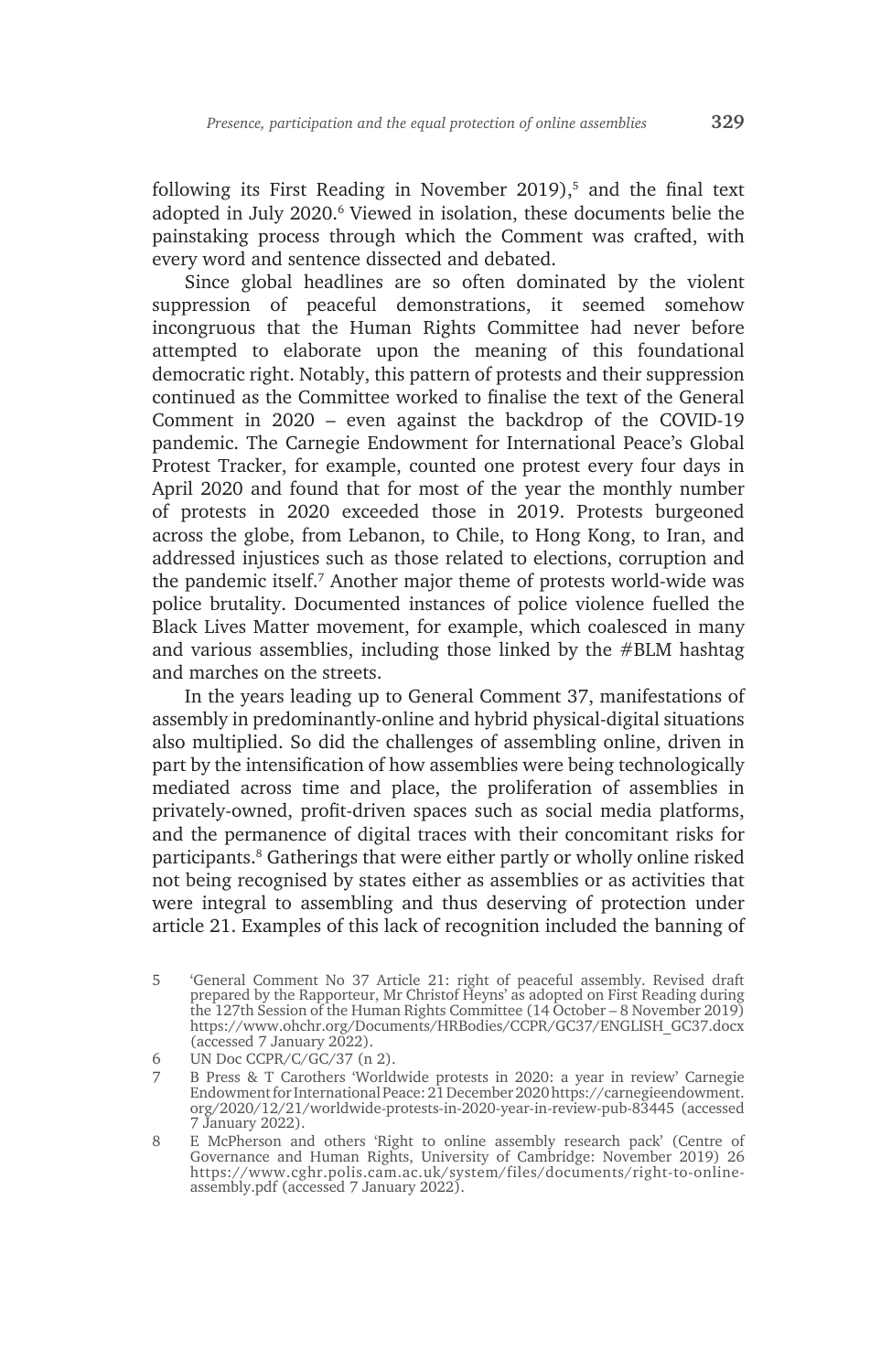the video link to the Turkish President Erdoğan at a rally in Germany in 20169 and the fining of Singaporean activist Jolovan Wham for holding an unauthorised indoor assembly featuring a Skype call from Hong Kong activist Joshua Wong in 2016.10

In addition to the urgency of understanding these novel challenges facing assemblies, there was a need in intellectual terms to map the autonomous sphere of the right of peaceful assembly and to distinguish it from the cognate rights of expression and of association. A number of scholars had sought to impress the importance of articulating what is valuable and unique about assembly without falling back on its purported expressiveness.11 In other words, the right of peaceful assembly should not merely be regarded as coextensive with, let alone be subordinated to, the rights to freedom of expression or association. The right of peaceful assembly protects a form of social action of

distinctive importance to how citizens participate in society and politics. While assemblies may sometimes have an avowedly expressive purpose and inevitably involve associating with others (with varying degrees of proximity and organisation), an assembly might not aim at expression and may involve amorphous and transient gatherings (absent the characteristics of more formally constituted groups). The fluid boundaries between these interdependent rights are especially important to recognise in the context of assemblies mediated through digital means.

In terms of normative standard-setting, therefore, a General Comment on article 21 had much to offer in terms of guidance to individual complainants. Additionally, it would help bring coherence and consistency to the Committee's jurisprudence and Concluding Observations on state party reports. Finally, the General Comment would be a resource for regional and state actors of various kinds, giving them access to clear and authoritative guidance on their obligations. The likely longevity of any adopted text also meant that the General Comment, whose drafting Christof was leading, needed somehow to be reasonably future-proof. In this regard, as Manfred Nowak has noted,

10 'Singapore charges activist for holding public assemblies, including a Skype talk with Joshua Wong' *Hong Kong Free Press* 28 November 2017 https://www. hongkongfp.com/2017/11/28/singapore-charges-activist-for-holding-publicassemblies-including-a-skype-talk-with-joshua-wong/ (accessed 7 January 2022).

<sup>9</sup> 'Turkey condemns German court for banning Erdoğan video link to rally' *The Guardian* 31 July 2016 https://www.theguardian.com/world/2016/jul/31/ erdogan-supporters-cologne-germany-turkish-rally (accessed 7 January 2022).

<sup>11</sup> M Hamilton 'The meaning and scope of "assembly" in international human rights law' (2020) 69 *International & Comparative Law Quarterly* 521 529-30 citing CE Baker 'Scope of the first amendment freedom of speech' (1978) 25 *UCLA Law Review* 1011 1030-1; JD Inazu 'The forgotten freedom of assembly' (2010) 84 *Tulane Law Review* 567; A Bhagwat 'Assembly resurrected' (2012) 91 *Texas Law Review* 364; A Bhagwat 'Liberty's refuge, or the refuge of scoundrels? The limits of the right of assembly' (2012) 89 *Washington University Law Review* 1383-84.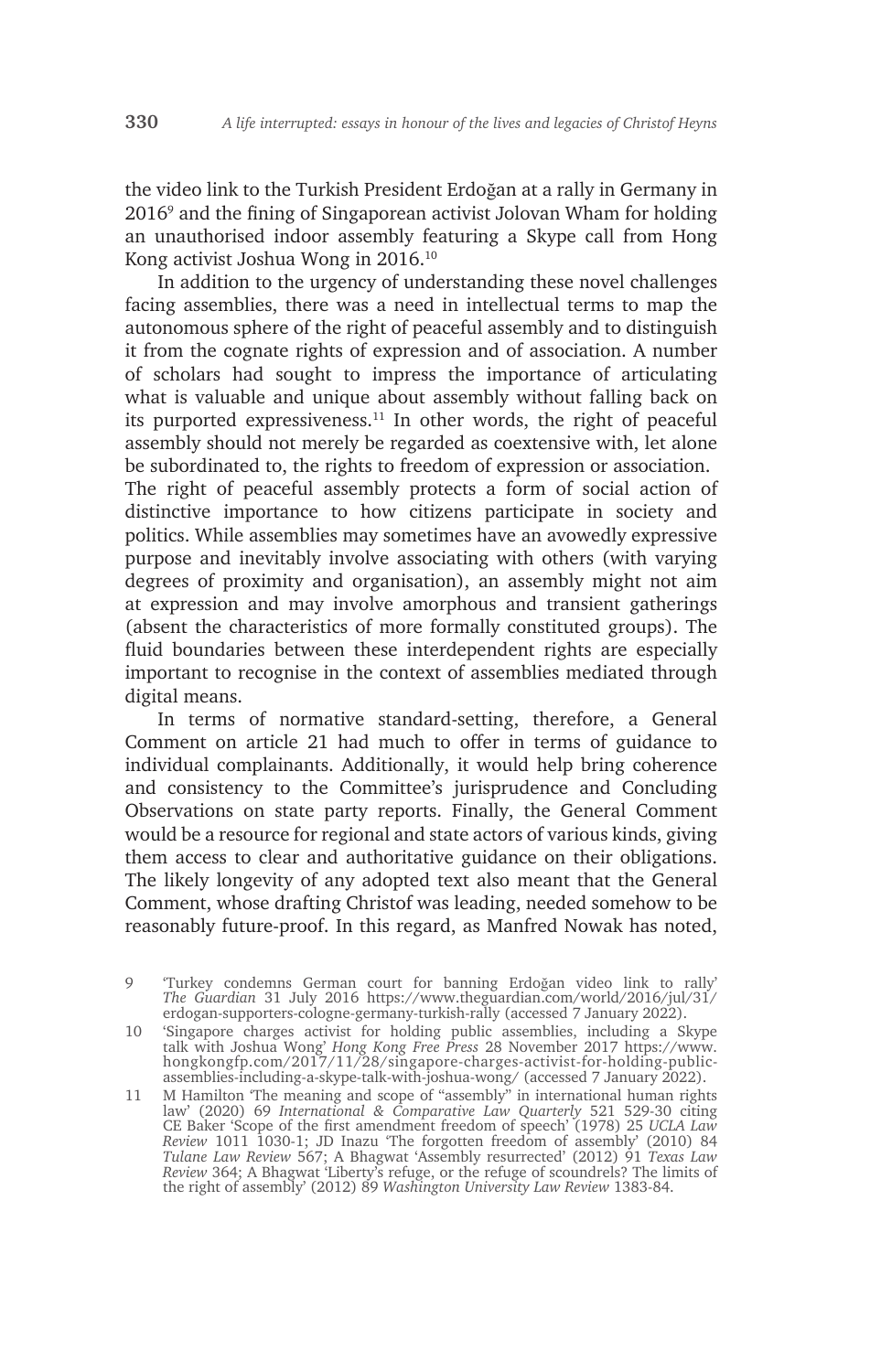an evolutive interpretation of the term 'assembly', in keeping with the interpretative approach set out in article 31 of the Vienna Convention on the Law of Treaties, would have entailed that it '…be interpreted in conformity with the customary, generally accepted meaning in national legal systems, taking into account the object and purpose of this traditional right'.12

In this regard, the Human Rights Committee had previously recognised the benefits of adopting an open and inclusive approach to determining the scope of rights within the Covenant. A decision, for example, was taken to not expressly include particular forms of expression in the text of General Comment 34 'on the understanding that the list of forms of expression must always be an open one …'13 In like manner, the European Court of Human Rights had sought to 'avert the risk of a restrictive interpretation' of the right to freedom of peaceful assembly, refraining 'from formulating the notion of an assembly … or exhaustively listing the criteria which would define it …'<sup>14</sup>

Some commentators urged the Committee to follow this open-ended approach and to exercise caution in recognising a right to assemble online:

[F]urther thought is needed before the Committee concludes that Article 21 is the proper home for this topic, and much more work is needed before the Committee could articulate rules that govern state behavior in regulating an "assembly" that takes place entirely online … [T]he Committee should not be afraid to adopt a General Comment that explicitly leaves an important future dimension of its subject open.15

Over the course of the drafting process – and certainly at its outset – those involved in the discussion had divergent views about whether or not digital platforms, devices and infrastructures could or should be conceived as spaces for assemblies (rather than merely as a tool for organising assemblies in physical spaces). Christof himself, in his former role as UN Special Rapporteur on extrajudicial, summary or arbitrary executions, issued a joint report in 2016 with Maina Kiai (then UN Special Rapporteur on the rights to freedom of peaceful assembly and of association) in which they rather guardedly suggested 'that human rights protections, including for freedom of assembly, may apply to

<sup>12</sup> WA Schabas *UN International Covenant on Civil and Political Rights: Nowak's CCPR commentary* (NP Engel 2019) 484, para 5.

<sup>13</sup> M O'Flaherty 'Freedom of expression: article 19 of the International Covenant on Civil and Political Rights and the Human Rights Committee's General Comment No 34' (2012) 12(4) *Human Rights Law Review* 627 648.

<sup>14</sup> *Navalny v Russia* ECHR [GC] (2018) 15 November 2018, para 98.

<sup>15</sup> G Neuman 'The draft General Comment on freedom of assembly: might less be more?' *Just Security* 4 February 2020 https://www.justsecurity.org/68465/thedraft-general-comment-on-freedom-of-assembly-might-less-be-more/ (accessed 7 January 2022).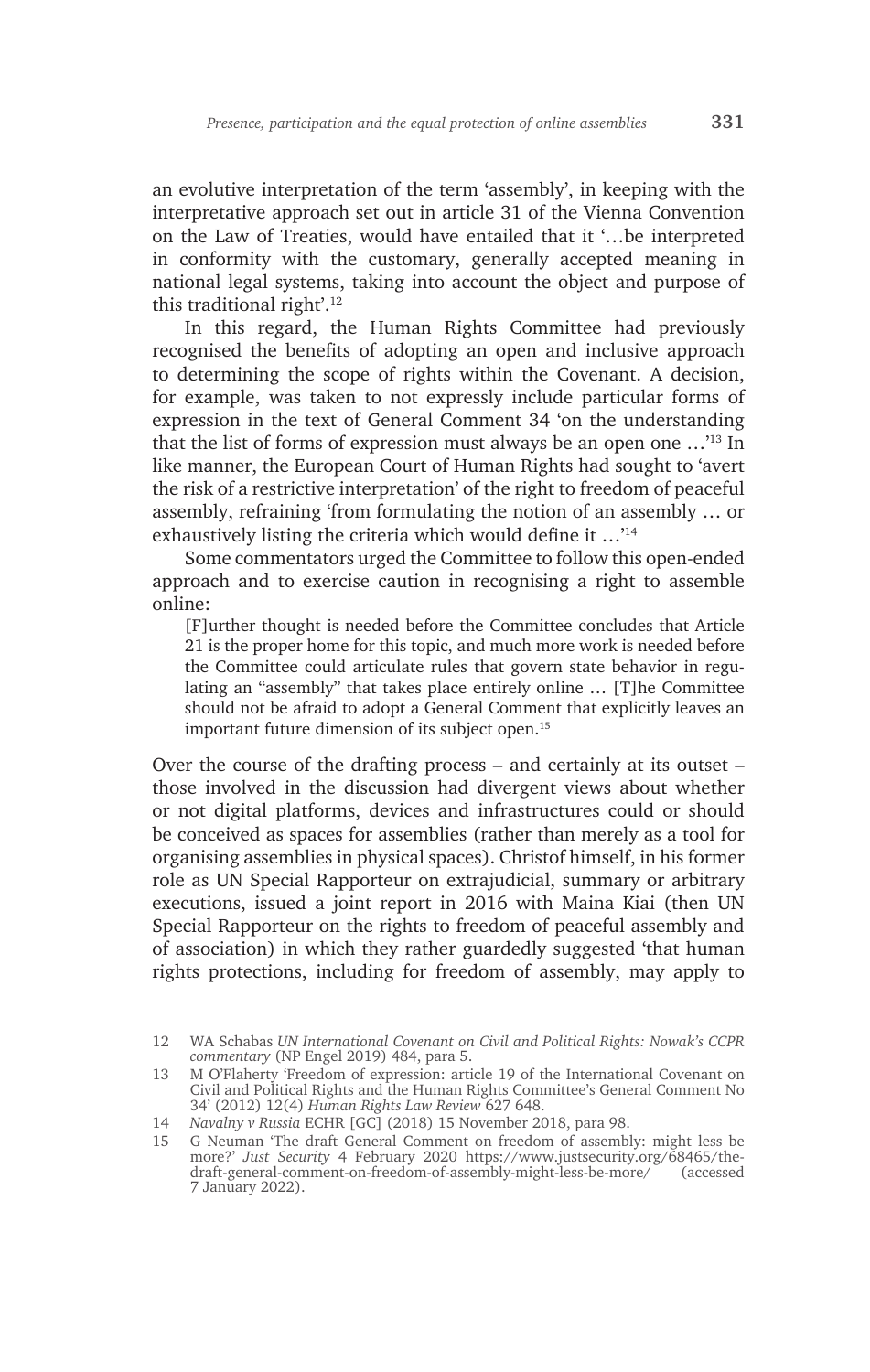analogous interactions taking place online'.16 Similar phrasing was then used in the revised draft text of General Comment 37 adopted by the Committee in the First Reading of the General Comment in November 2019:

... although the exercise of the right of peaceful assembly is normally understood to pertain to the physical gathering of persons, comparable human rights protections also apply to acts of collective expression through digital means, for example online.<sup>17</sup>

These cautious approaches reflect questions over what makes digitally mediated activity comparable or analogous to physical assemblies offline, and thus protected by the right of peaceful assembly, and indeed what the consequences of such a direct comparison might be. The answers are far from straightforward.

One could certainly begin to draw out the analogy in terms of particular facets of an assembly, but not without challenges. For example, the conceptualisation of 'peacefulness' or the lack thereof in the context of online spaces may implicate different modes and forms of behaviour (including trolling, hacktivism, DoS/DDoS attacks and other acts of service disruption that target – for example – corporate, government or military websites). Some such activities might normally fall outside the protective scope of either expression or assembly, but, to the extent that they involve intentional gatherings, may on occasion be viewed as analogous to sit-ins and occupations. As such, it might be argued that the attendant disruption of internet traffic (whether this is to flows of information, data or finance) ought to be afforded some level of toleration and should not be equated with non-peacefulness (such as would exclude it from the scope of the right). $18$ 

Despite this cautious approach to comparison in academic and policy circles, we often hear from politicians, as Jan-Werner Müller has observed, that 'social media platforms are increasingly serving as today's town squares'.19 These rather tenuous assertions of normative equivalency between offline and online domains lack persuasive force – a point recently well-made by Dafna Dror-Shpoliansky and Yuval Shany.20 Although online assemblies share many characteristics of face-

<sup>16</sup> UN Doc A/HRC/31/66, Joint report of the Special Rapporteur on the rights to freedom of peaceful assembly and of association and the Special Rapporteur on extrajudicial, summary or arbitrary executions on the proper management of assemblies, 4 February 2016, para 10 (our emphasis).

<sup>17</sup> General Comment 37, Revised draft (n 5) para 15.

<sup>18</sup> A Calabrese 'Virtual nonviolence? Civil disobedience and political violence in the information age' (2004) 6(5) *Info* 326.

<sup>19</sup> JW Müller 'What spaces does democracy need?' (2019) 102 (2-3) *Soundings: An Interdisciplinary Journal 203 204.*

<sup>20</sup> D Dror-Shpoliansky & Y Shany 'It's the end of the (offline) world as we know it: from human rights to digital human rights – a proposed typology' (2020) *Hebrew University of Jerusalem Legal Research Paper*.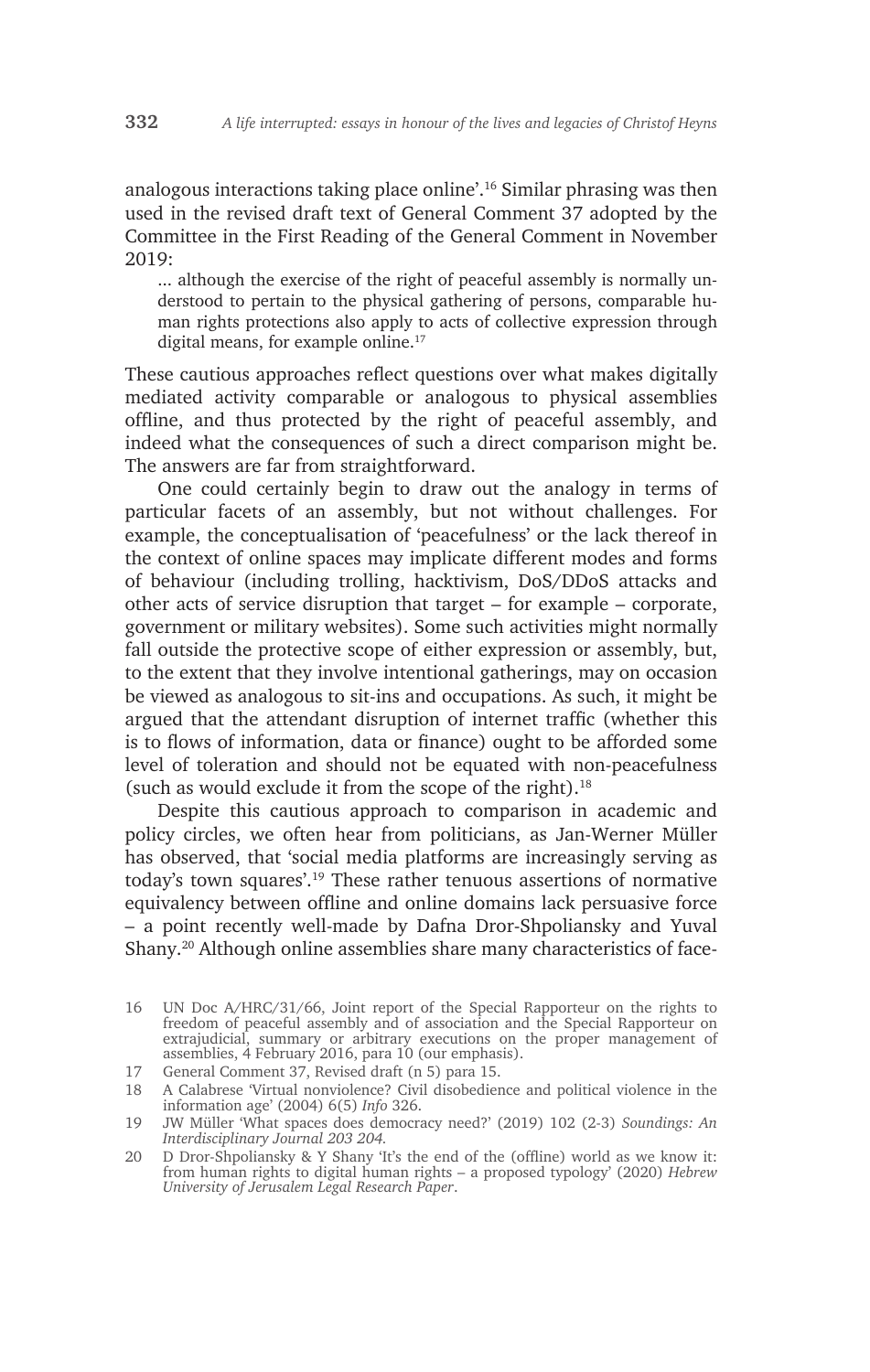to-face assemblies, these may be altered by digital mediation across place and time. For example, digital mediation may afford more and/ or different distortions, forms of surveillance, discrimination and chilling effects; less and/or different cues to support the interpretation of communication within the assembly; and more and/or different external logics that inflect the nature of the assembly in question, particularly commercial logics governing the often privately-owned spaces of online assemblies. Unsupported assertions of equivalency can operate to obscure distinctive attributes and particular forms of interference and thus dilute protections for both.

A more analytical approach – one that doesn't start from a position of assumed equivalency – takes as fact that assemblies can occur online and then asks to what extent, if at all, do the definitions, doctrines and duties that apply in respect of face-to-face assemblies translate to forms of assembly online? Such an approach recognises that to insist upon the 'analogous' or 'comparable' nature of online and offline assemblies risks a dangerous fungibility of these different kinds of interaction and may unduly suggest that one can easily function as a substitute for the other. This could serve to encourage a pernicious extension of 'alternative channels' reasoning by state authorities or courts whereby restrictions on an in-person demonstration could conceivably pass constitutional muster if the authorities were able to point to an 'equivalent', 'analogous' space online (an alternative channel) where the assembly could be directed to take place instead.<sup>21</sup>

With risks such as these in mind, several human rights actors, institutions and civil society organisations advocated for stronger recognition of a right of peaceful assembly online – a point raised in many of the submissions to the Committee in response to the revised draft text of the General Comment.<sup>22</sup> Moreover, the global events of 2020 brought dramatic developments in both the context and the content of assemblies, and abruptly made the recognition of assemblies

22 For example, the submissions https://www.ohchr.org/EN/HRBodies/CCPR/Pages/ GCArticle21.aspx (accessed 7 January 2022) by: Article 19: 'the scope of the right of peaceful assembly should not be unnecessarily tethered to limited understandings of physical, public space'; the International Center for Not-for-Profit Law (ICNL): 'use of the word "comparable" suggests that gatherings through digital means are not protected by art. 21, and furthermore are not protected to the same extent as physical gatherings, without clarifying the source and scope of any applicable protections.'; and Amnesty International: 'we caution against referring to the protection of such digital assemblies as "comparable human rights protections." … [W]e fear the present form of words … could be interpreted to mean that comparable protection is provided by other rights standards, and not by article 21. We take the view that in order to be "future proof", the General Comment should be clear that digital assemblies may be protected by the right to freedom of peaceful assembly itself.'

<sup>21</sup> Wording to this effect had been included in the Revised Draft of General Comment 37 (n 5) para 15: '… the fact that people can communicate online should not be used as a ground for restrictions on in-person assemblies.' Ultimately, this wording was omitted from the final adopted text (para 13).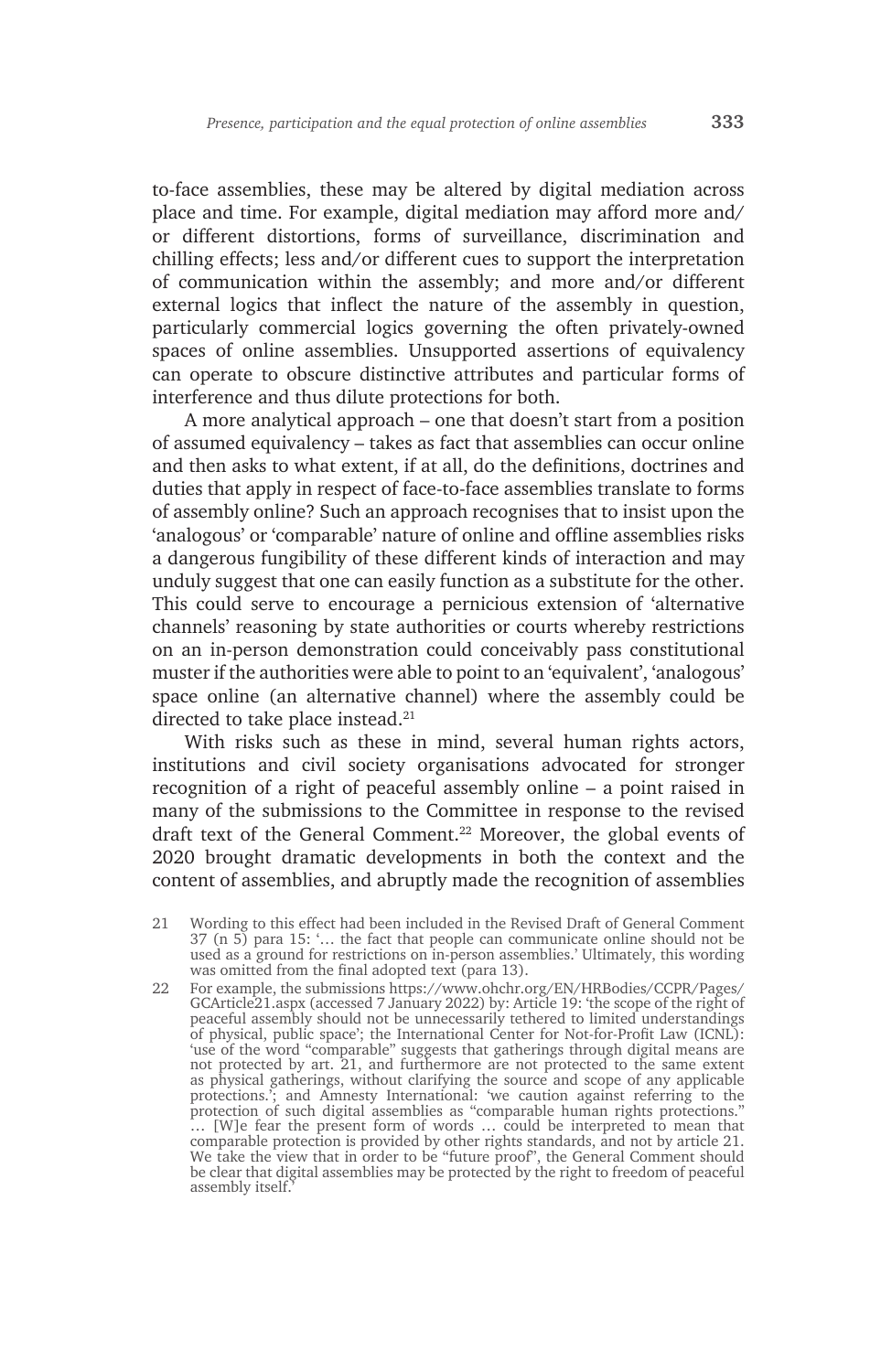in online or digitally mediated spaces more critical than ever before. The COVID-19 pandemic forcibly limited so many usual opportunities for inperson assembly, whether through stay-at-home orders, restrictions on the number of people that could gather together or closures of physical places. For so many of us, if we wished to assemble, it had to be online – or face the new risks of physical assemblies arising from disease and emergency regulations. Such arguments were also obtaining traction in other quarters of the Human Rights Council.23 There was thus a historic opportunity, and palpable necessity, for General Comment 37 to chart a course for addressing the right of peaceful assembly online. The manner in which Christof took this task on, exemplifying his ethical commitments and professional approach to normative human rights work, deserves further elaboration.

## *A model drafting process*

In the drafting of any normative text addressing complex matters of global significance, the task of capturing this complexity whilst also rendering the document intelligible (and within UN word count limitations) is hugely challenging. Particularly difficult are the imperatives of inclusively representing diverse stakeholders, including civil society actors, and the need to take seriously the views of state parties (whose conduct would inevitably be implicated by the terms of the General Comment).

In late 2017, the European Center for Not-for-Profit Law (ECNL) designed an advocacy strategy with the goal of persuading the Human Rights Committee to draft a General Comment on the right of peaceful assembly.24 This work involved analysing the Committee's jurisprudence and Concluding Observations where these touched upon the right of peaceful assembly, mapping key principles that were already wellestablished as well as important tensions and gaps in the Committee's prior consideration of this right.25 With the support of the Office of the High Commissioner for Human Rights, ECNL convened a meeting in Geneva with Committee members, its Civic Space Initiative partners and the UN Special Rapporteur on freedom of assembly and association

<sup>23</sup> Eg UN Doc A/HRC/44/24 'Impact of new technologies on the promotion and protection of human rights in the context of assemblies, including peaceful protests: Report of the United Nations High Commissioner for Human Rights' 24 June 2020, paras 13 and 51. See more generally the UN Resource Hub for Human Rights and Digital Technology: https://www.digitalhub.ohchr.org/ (accessed 7 January 2022).

<sup>24</sup> European Center For Not-For-Profit Law (ECNL) 'The path towards General Comment No 37 on article 21, ICCPR (right of peaceful assembly): A role model for the future' https://ecnl.org/sites/default/files/2020-09/briefer-and-chronology. pdf (accessed 7 January 2022).

<sup>25</sup> M Hamilton 'Towards General Comment 37 on article 21 ICCPR' (2019) https:// www.ohchr.org/Documents/HRBodies/CCPR/GC37/MichaelHamilton.pdf (accessed 7 January 2022).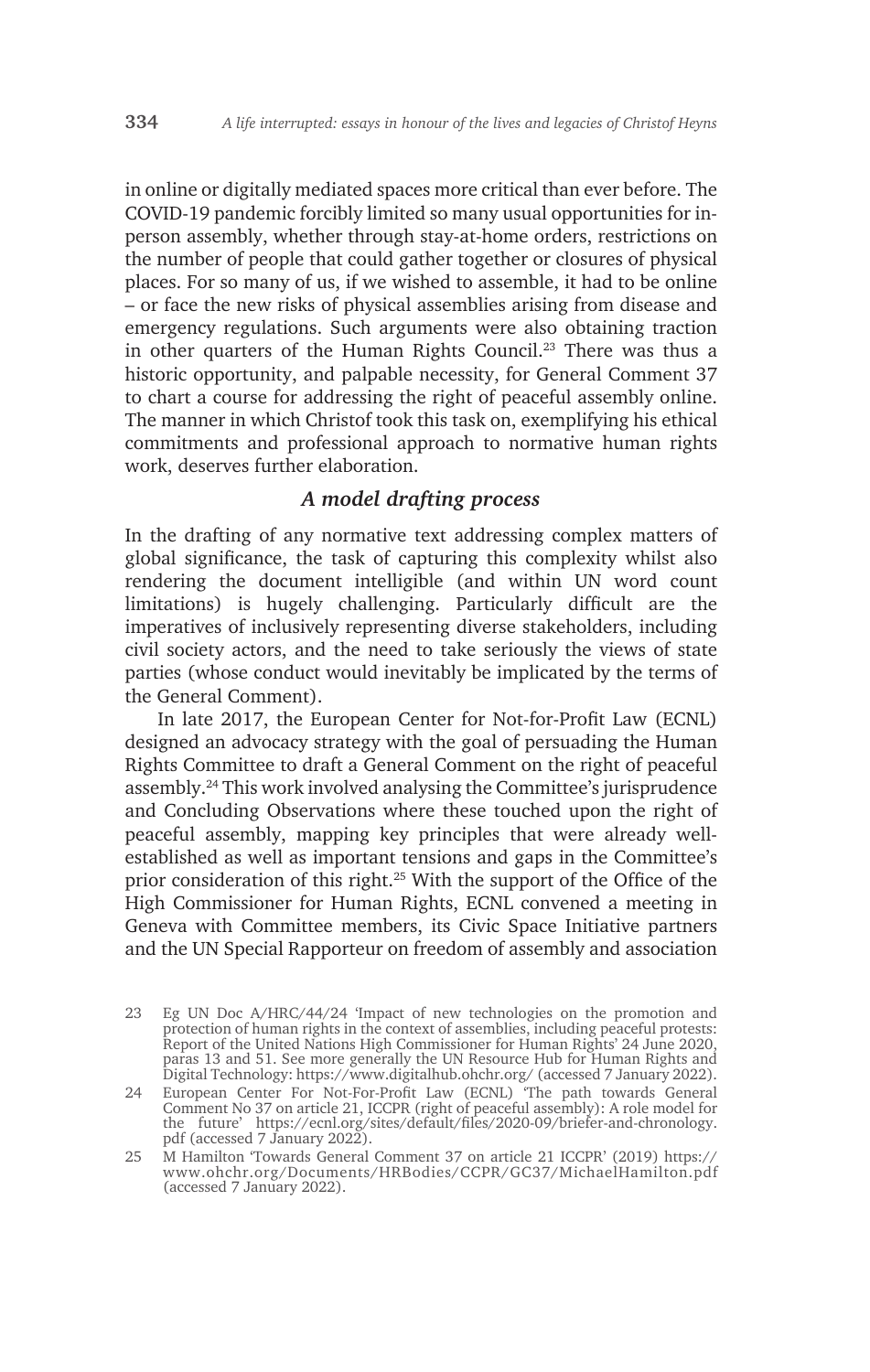at which it presented a draft of its advocacy report, seeking to evidence the important contribution that a General Comment on article 21 of the ICCPR could make.

Perhaps the Human Rights Committee had already decided, perhaps such advocacy helped the Committee reach its decision – but the Committee ultimately agreed that it was time to draft a General Comment on article 21 and, moreover, that Christof should be at the helm. ECNL offered to provide whatever logistical support Christof felt he could utilise without compromising in any way the integrity and autonomy of the Committee's drafting process. Christof deployed his own tested methodology to do this. One might say – as Christof's longstanding collaborator throughout his work with the UN, Thomas Probert, has said – that this methodology was itself an assembly of sorts. The authors were fortunate to be involved in this process with ECNL – focusing in particular on how best a General Comment might address the question of digitally mediated assemblies. A student group (with students from Cambridge University and the University of East Anglia) was formed and the work coalesced around an expert workshop that we collaboratively convened at the University of Cambridge in December 2019. Here we wish to make special mention of the student group which exemplified the inclusive way that Christof assembled views and experiences around the topic of the freedom of assembly online.

## *Involvement of the student group*

During his time as Special Rapporteur on extrajudicial, summary or arbitrary executions and as a member of the UN's Human Rights Committee, Christof engaged the student group model, made up of student researchers led by academics, on a number of occasions. Christof would first liaise with lead academics, who would then put out a call for student volunteers – the more disciplines and backgrounds represented, the better. The group would meet regularly with the aim of producing a research pack as a backgrounder for an expert meeting. In the case of the right of peaceful assembly online, the three of us were delighted to work with our excellent student research group, who provided clear insights into a nebulous and challenging topic. The team was composed of postgraduates across a range of diverse fields, departments and our two universities. Led skillfully by Eleanor Salter (Sociology, Cambridge), the team comprised Katja Achermann (Law, Cambridge), Camille Barras (POLIS, Cambridge), Allysa Czerwinsky (Criminology, Cambridge), Bronwen Mehta (POLIS, Cambridge), Muznah Siddiqui (POLIS, Cambridge), Suzanne Dixon (Law, University of East Anglia) and Jennifer Young (Law, University of East Anglia). We convened the expert workshop across Cambridge's Centre of Governance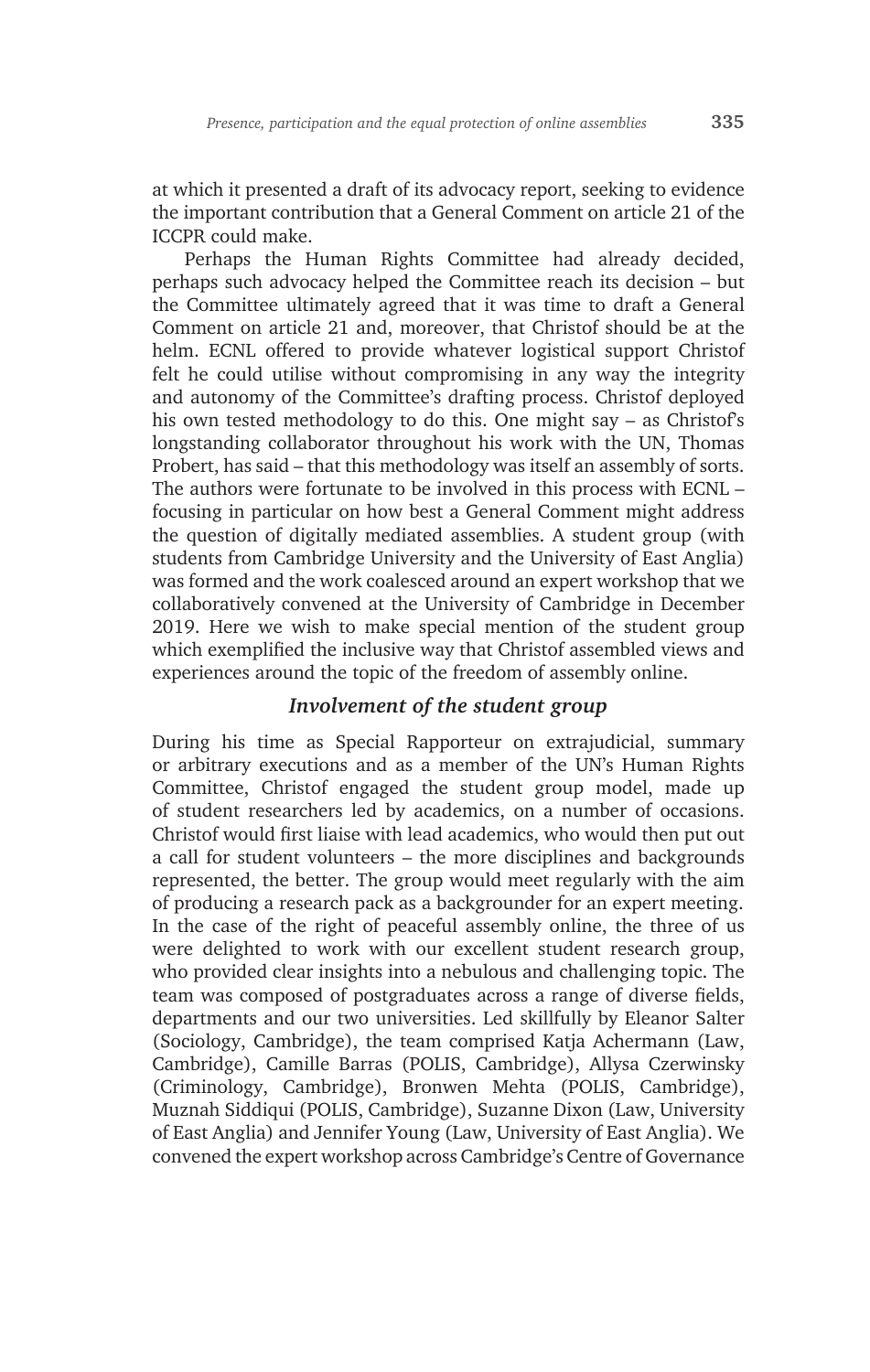and Human Rights, the University of East Anglia Law School and the European Center for Not-for-Profit Law.

Meeting often and working together closely, the student research group produced a detailed Research Pack in a matter of weeks. The interdisciplinary spirit of the students' collaboration with us was invaluable in distilling the many debates on the right of peaceful assembly online – be they legal, technical, political or sociological. For all of us, this research was something special, as we knew it was going to feed into a formative policy-making process that would shape how the right of assembly is understood and protected globally for the foreseeable future. It is not often that members of the academy, whether scholars or students, can so directly connect their work to processes supporting justice and social change. We marveled often at our inclusion in this project; yet, while it was unique for us, it was not at all unusual for Christof but rather typical of his generosity and inclusivity. As our student leader, Eleanor, put it so well in her remembrance of Christof:

In the brief time that I spent with Christof at the workshop last year, I found him to be an incredibly kind man. Although we had assembled a high-level meeting to discuss freedom of assembly online with experts across the field, he treated all of us alike – whether old friend, professional specialist or student. The equal worth he attributed to each of us was accompanied by a consideration of all ideas put before him, an openness that is rare and highly valuable.<sup>26</sup>

To Eleanor's point, Christof's inclusive spirit meant that it was a real pleasure to work with him, both in the thought-provoking sense and in the fun sense. It also fueled his work, in that his thinking and ideas – on General Comment 37 as on so many of his projects – were all the better for his wide and egalitarian consultation and his consideration and incorporation of the experiences and views of others. Our student group's work on online assemblies benefited from this methodology of assembly as well, and we distilled the research pack into our own comment on General Comment 37, which formed part of the larger Human Rights Committee consultation and from which several ideas in this text are drawn  $27$ 

Across the wider group working on the right of assembly online, thinking developed in relation to these new and dynamic forms of collective action and the corresponding imperative of anchoring their protection within the existing matrix of human rights protections. Indeed, Christof himself, with characteristic humility, recalled just shortly after the adoption of the General Comment in July 2020:

<sup>26</sup> Centre of Governance and Human Rights 'In memory of Professor Christof Heyns (1959-2021)' 31 March 2021 https://www.cghr.polis.cam.ac.uk/news/memoryprofessor-christof-heyns-1959-2021 (accessed 9 January 2022).

<sup>27</sup> McPherson and others (n 8); Hamilton and others (n 1).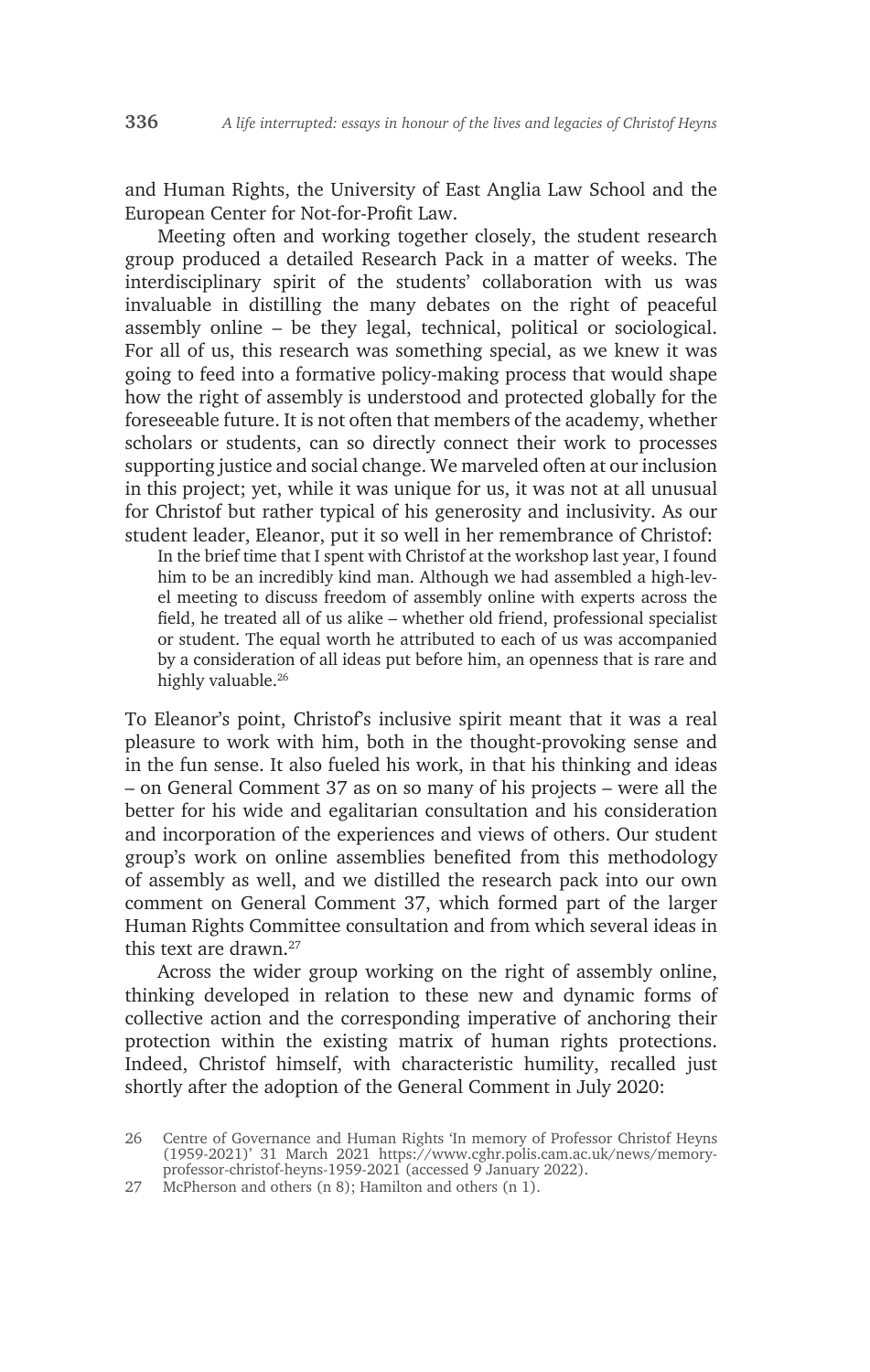People came to Cambridge, and we then addressed the question whether peaceful assemblies should also cover online assemblies as well … I can say for myself, initially, I was skeptical about it. But as we went further, I became more and more convinced that many of the interactions that previously were held in person, now take place online. And one would be missing a very large part if one does not recognize that peaceful assemblies can take place online as well.<sup>28</sup>

In conducting research on the question of whether the right of peaceful assembly should apply to online and digitally mediated spaces, the research team organised its work and outputs around a number of key questions. Two of the most important questions are given focus in the remainder of this chapter: First, in the section immediately below, we consider how notions of presence and participation apply in online spaces. Second, in section 4, we explore what kinds of protections of the right are implied by the logics of assemblies in often-privatised online spaces and how these logics impact groups unequally. Before proceeding, it is worth simply noting several of the other questions also addressed by the research: How do online spaces relate to the distinct purpose of what this right protects – namely, 'an individual right that is exercised collectively', distinct from expression and association? How do assumptions around temporariness and the contemporaneousness of assembly relate to online spaces where communications are often asynchronous yet also leave permanent digital traces? And how does the conceptualisation of 'peacefulness' translate in the context of online spaces? Detailed discussion of all the questions is contained in the research pack produced by the student team, while, in this chapter, we turn to presence and participation next.<sup>29</sup>

# **Presence and participation in assemblies online**

Digital technologies have generated new spaces and ways of taking a stand, often enabling greater accessibility and ease of action.30 The range of information and communication technologies is evolving rapidly, so any consideration of these is best informed not by what these technologies are in terms of specific characteristics, but what they do, broadly understood as digital mediation across place and time, as well as the effects that this mediation has and the uses people make of these technologies.

<sup>28</sup> 'Interview with Christof Heyns by Elizabeth 'Betsy' Andersen, Executive Director of the World Justice Project, *Just Security* (29 July 2020): https://www.justsecurity. org/71736/interview-with-christof-heyns-unhrc-general-comment-37-on-the-rightof-peaceful-assembly/(accessed 7 January 2021).

<sup>29</sup> McPherson and others (n 8).

<sup>30</sup> WL Bennett & A Segerberg 'The logic of connective action' (2012) 15 *Information, Communication & Society 5.*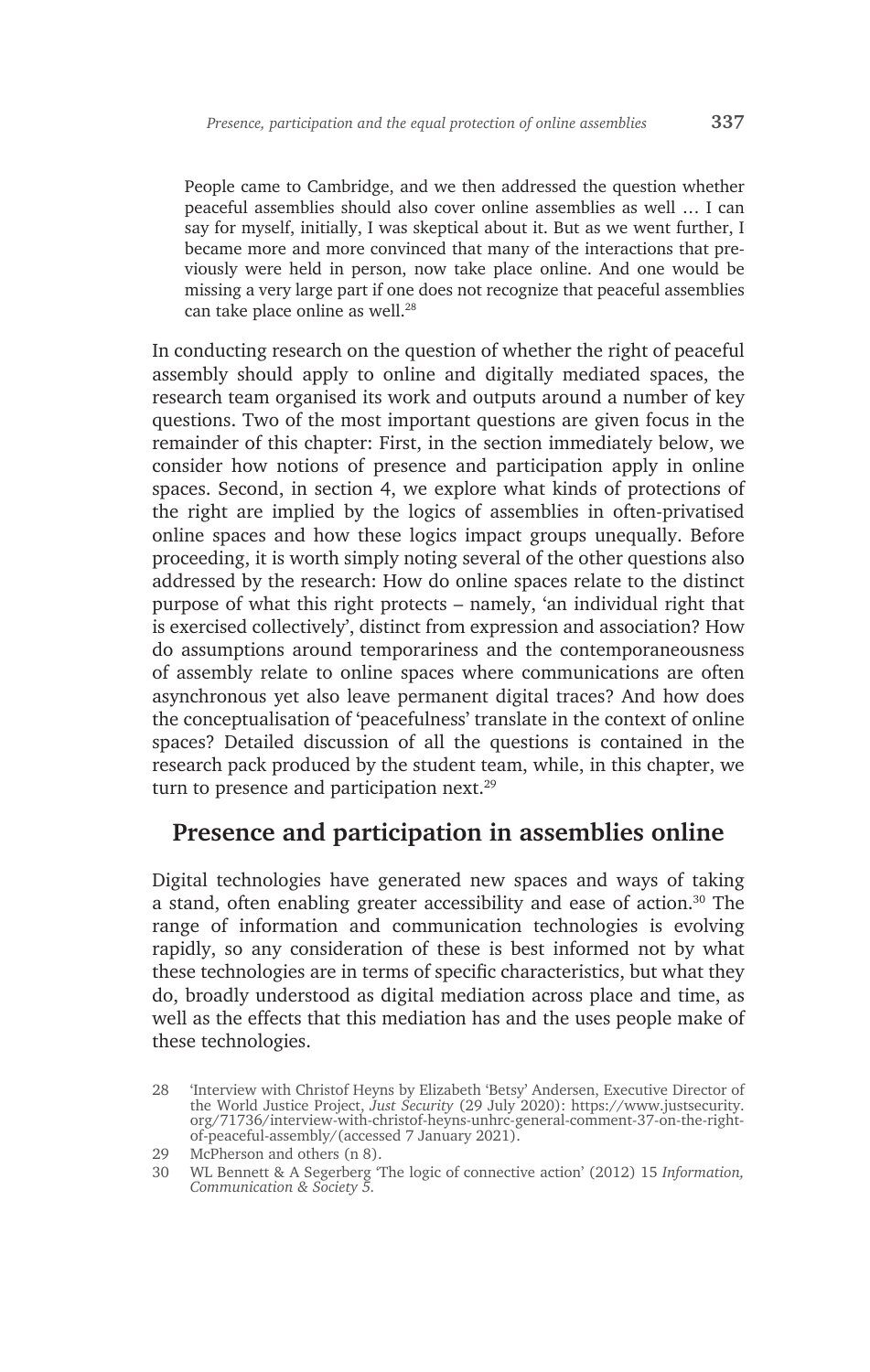Intuitively, presence is a necessary and vital practice of assembling. An assembly requires the presence of 'a number of individuals'.<sup>31</sup> That said, presence is not the same as participation, and the distinction is important. In most elaborations of the right to peaceful assembly, the protected individuals are referred to as participants. However, the terms 'participant' and 'participation' lack clarity<sup>32</sup> and allow for different degrees of involvement, activity and commitment. This undoubtedly has implications for understanding what actions are protected both online and in-person, and indeed, in terms of distinguishing between whether the rights of assembly and/or expression are engaged on the particular facts of a case.

For example, a journalist, observer or bystander may be present at an assembly without being a participant in it. In this light (and see further the discussion of Christof's individual opinion in the case of Tikhonov v Kazakhstan below) participation can be regarded as the sine qua non for the engagement of the right of peaceful assembly (whereas presence is not). But even if it is inconclusive as to the constitution of an assembly, presence is nonetheless a vital precursor to participation – it constitutes the material act of taking a stand.

Digital mediation obfuscates whether an individual is actively present and if so, whether they might be considered to be participating. Given, however, that the protection afforded to face-to-face gatherings is not contingent on the level of commitment that individual participants may demonstrate, it would be difficult to establish a higher threshold for participation in an assembly online.

Questions arise as to whether participation is constituted by, for example, the use of hashtags, registering for or joining online gatherings or meetings (which may or may not convey a message to an external audience), liking an online page or being a non-active member of an online group. The right to freedom of expression is evidently in play, but should the definition of participation in an assembly be expanded to include, for example, Facebook page likes or adopting profile badges or hashtags? Defining thresholds on what constitutes participation appears fraught.

Due to the affordances of digital technologies, participants are distributed across time and space, leading to difficulty in determining both the duration and the synchronicity of participation (with further implications for our understanding of presence). For example, participants can post to a social media platform in seconds, and it is not possible, from the perspective of a viewer of the posts (though it may

<sup>31</sup> OSCE/ODIHR, *Guidelines on Freedom of Peaceful Assembly* (2nd edition, 2010) 15, paras 1.2 and 29.

<sup>32</sup> Report of the Special Rapporteur on the rights to freedom of peaceful assembly and of association, CN Voule (17 May 2019), A/HRC/41/41.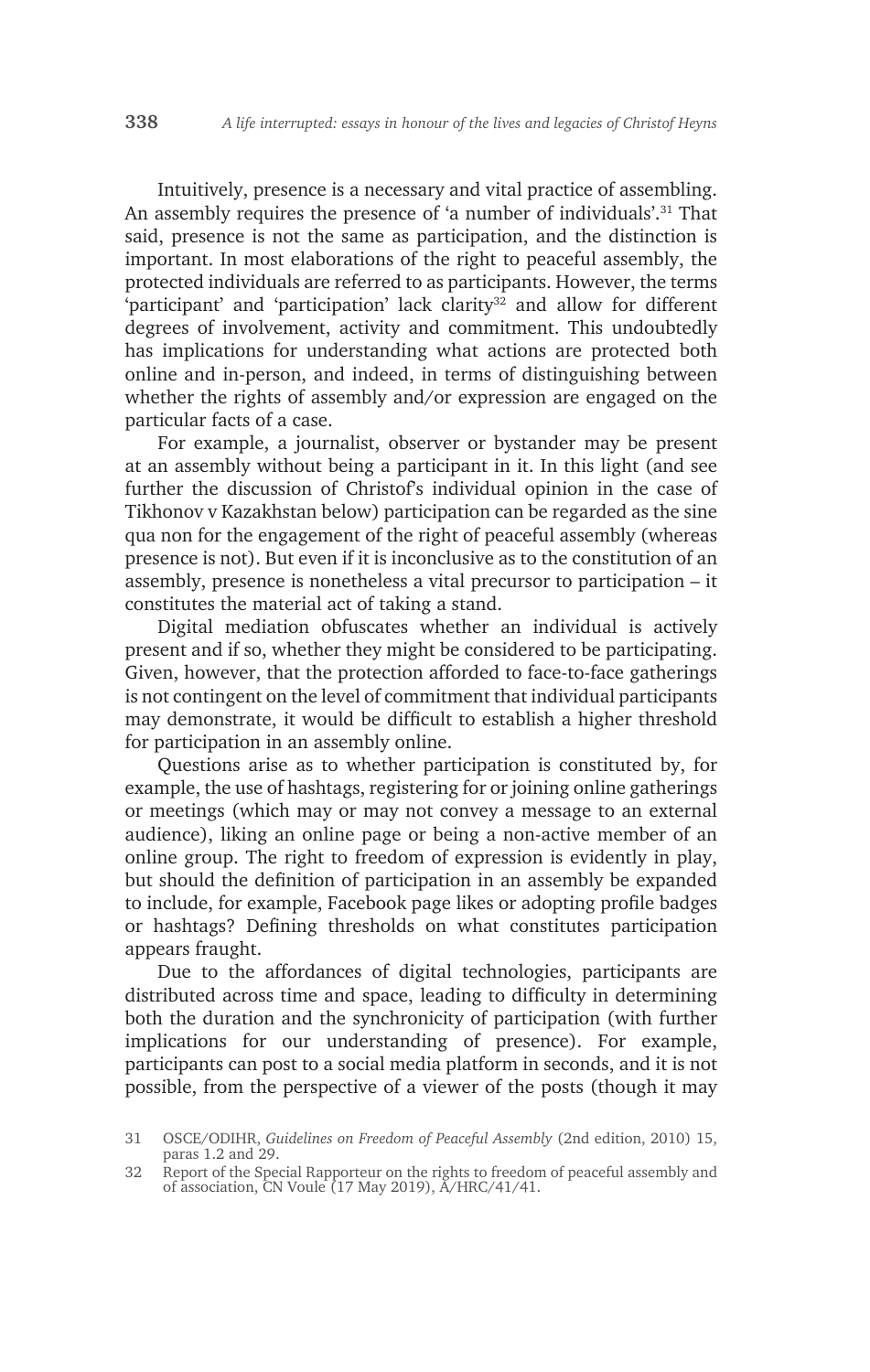well be possible from inside the social media company), to be sure that more than one person is ever present in a social media thread at the same time. From the individual's perspective, however, the intention to assemble in a proximate temporality, in a proximate place and with a proximate purpose may nevertheless be strong.

Given these context-specific idiosyncrasies, where exactly the minimum bar for participation should be drawn could not have been conclusively resolved in a document such as General Comment 37. Participation in assemblies is likely to take new and different forms using digital means, requiring an expansive interpretation of individual acts amounting to participation. But setting aside these threshold questions of presence and participation, the crucial point is this. Many of the words we use to describe online assemblies misleadingly connote a dichotomy between online and offline spaces, rather than the hybridity in which these spaces are inhabited and used. These words, such as virtual and cyberspace, also connote a disembodiment of the assembly that can have harmful effects through disassociating it from the bodies and materials involved in the assembly. This connotation of immateriality can obscure the very real physical risks to those participating in online assemblies, as well as the ways in which assemblies might be interfered with, such as through the blocking or destruction of internet infrastructure. Julie Cohen, for example, has argued that to regard cyberspace as somehow existing apart from real space 'denies the embodied spatiality of cyberspace users, who are situated in both spaces at once'. Such false dichotomies also overlook 'the complex interplay between real-space geographies of power and their cyberspace equivalents'.33 Cohen's emphasis on embodied experiences online suggests alignment with Judith Butler's performative theory of assembly since Butler similarly recognises that 'the body is not isolated from all those conditions, technologies, and life processes that make it possible'.<sup>34</sup> In this regard, Butler emphasises the performative value of assemblies – casting the right as a 'right to appear, one that asserts and instates the body in the midst of the political field, and … delivers a bodily demand for a more liveable set of economic, social, and political conditions'.35

General Comment 37, because of Christof's leadership, implicitly recognises the value of these material aspects of being present, of occupying space, of taking a stand irrespective of whether the places in which we assemble are online or offline and increasingly likely to be

<sup>33</sup> J Cohen 'Cyberspace as/and space' (2007) 107 *Columbia Law Rev* 215; Z Papacharissi 'Affective publics and structures of storytelling sentiment events and mediality' (2016) 19(3) *Information, Communication & Society* 308 310; JD Inazu 'Virtual assembly' (2013) 98 *Cornell Law Review* 1093 1112.

<sup>34</sup> J Butler *Notes toward a performative theory of assembly* (Harvard University Press 2015) 129, 131-2.

<sup>35</sup> Butler (n 34) 11.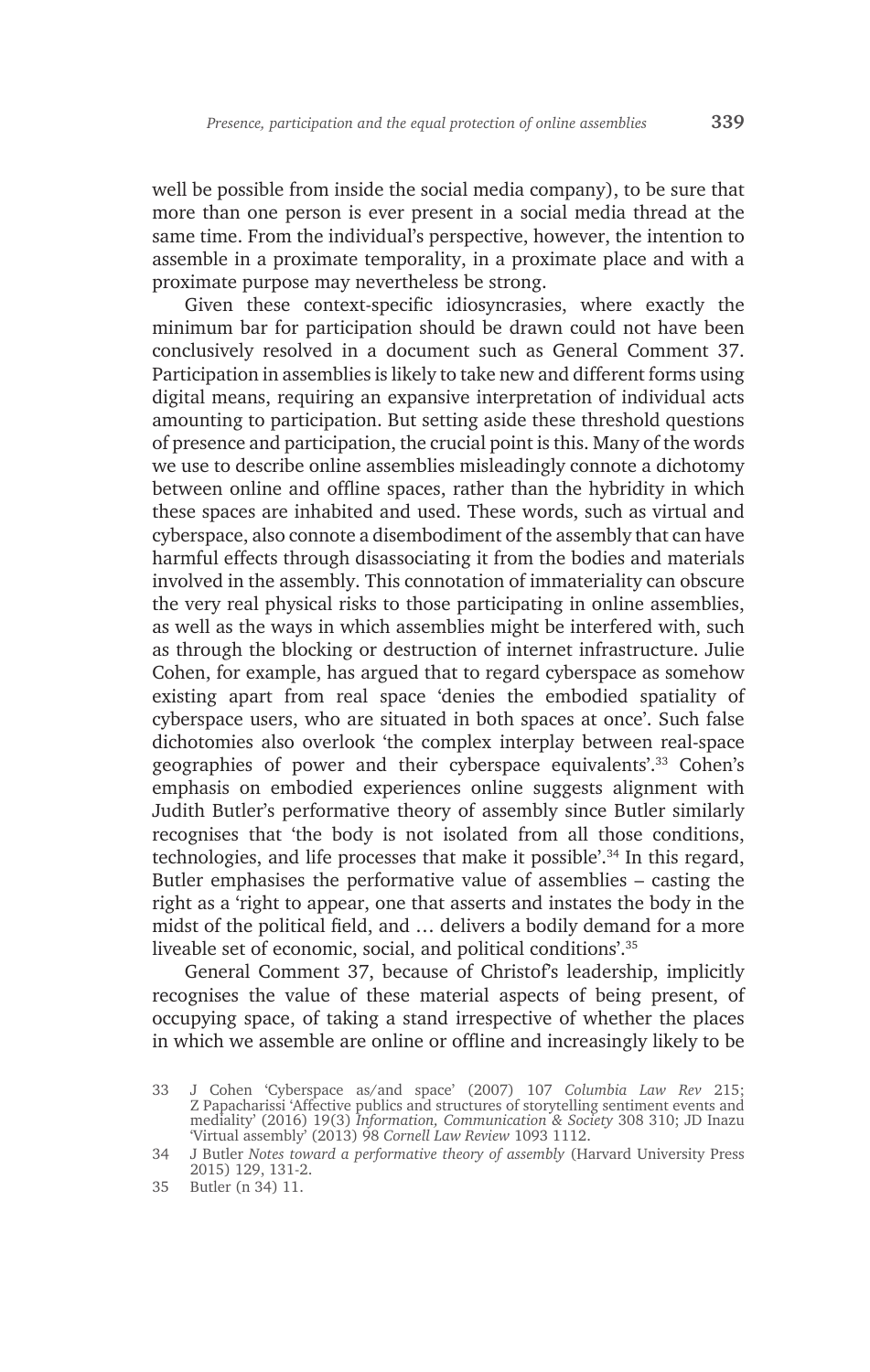both. Indeed, the places in which we assemble (by choice or otherwise) reveal something about the relationship between these spaces and the kinds of assembly they elicit and make possible. In the next section we therefore turn to consider the particular logics that characterise these online spaces.

# **The challenges of protection given the particular logics of online spaces**

All spaces are imbued with particular logics that reflect and give effect to functional priorities (such as flow and passage, quietude or commercial profitability). Such logics also often operate to exclude unruly or undesirable uses (vagrancy, revelry, protest etc) and to incentivise narrowly 'beneficial' purposes (consumption, movement, recreation, education, debate etc.).<sup>36</sup> The regulation of assemblies cannot afford merely to reinforce these inherent logics, particularly where they might undermine the right to assemble. Moreover, the future interpretation of article 21 in respect of online assemblies ought to take account of these particular logics, including the opportunities that digitally-mediated spaces allow for the entrance of state logics such as surveillance as well as – crucially – commercial, profit-driven logics that shape many privately-owned digital technologies.

In digitally mediated spaces, these logics can interfere with the nature and modalities of assembly, including at the stages of the production, transmission and reception of any communicative elements (whether expression or interaction). For example, at the production stage, the profit logic rewards particular types of communication with algorithmically-determined or paid-for visibility, and some of these communications create a context hostile to particular groups.<sup>37</sup> At the transmission stage, social media newsfeed algorithms determine what is visible to whom – and who and what are invisible. At the reception stage, the model of surveillance capitalism also sets the stage for easy eavesdropping by external parties, both commercial and governmental.38 Consequently, profit and state logics can distort or inhibit online assemblies in at least two ways: restrictions on access and chilling effects on potential participants, experienced unequally.

- 37 SU Noble, *Algorithms of oppression* (NYU Press 2018).
- 38 S Zuboff *Surveillance capitalism* (Profile Books 2019).

<sup>36</sup> H Fenwick & M Hamilton 'Freedom of protest and assembly' in H Fenwick & R Edwards (eds) *Fenwick on civil liberties* (Routledge 2017) 554 at 601.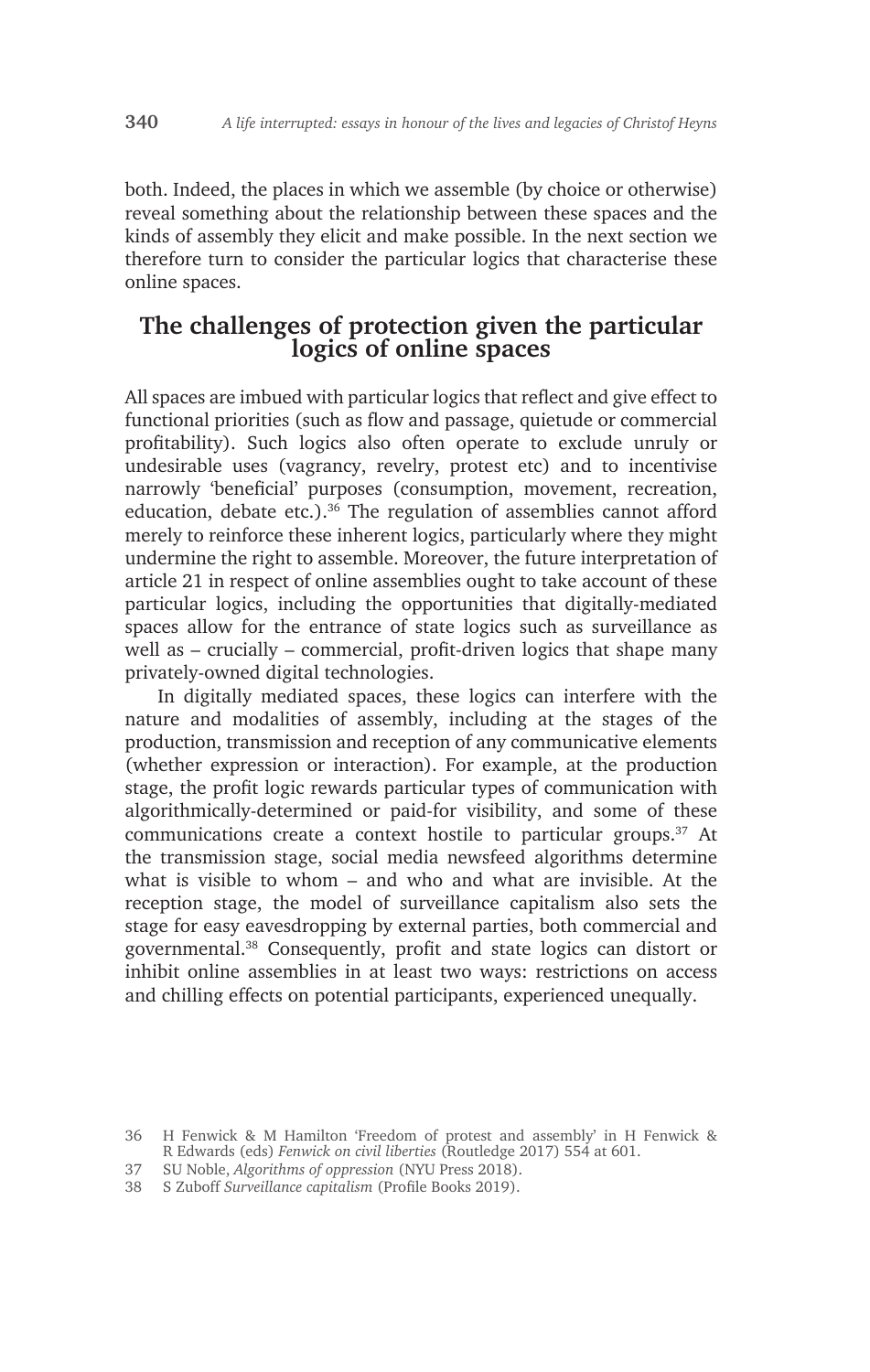#### *Online assemblies face particular restrictions on access*

Access to affordable and independent internet services is not only important for the exercise of the right of peaceful assembly online, but also considerably facilitates the exercise of this right offline. As Frank La Rue, the former UN Special Rapporteur on the right to freedom of expression, has observed, the internet has become 'an indispensable tool for full participation in political, cultural, social and economic life'.39 And while the Rapporteur's call for internet access to be maintained even in times of political unrest was made with respect to freedom of expression, it is thus arguably equally pertinent with regard to the right of peaceful assembly.40 In past instances, states have restricted access to online spaces through various mechanisms, and the logics and design of privately-owned commercial technologies have sometimes facilitated this.

One example is the use of internet switch-offs, such as in Egypt, Libya and Syria in 201141 and, more recently, in Sudan in 2021 and Kazakhstan in early 2022.<sup>42</sup> It has been argued that 'using communications "kill switches" (that is, shutting down entire parts of communication systems) and the physical takeover of broadcasting stations are measures which can never be justified under human rights law'.43 Other examples include the blocking of websites or of some social media platforms in favour of others that can be more easily controlled by the state, such as China's state-licensed and censored platforms.<sup>44</sup>

- 39 UNGA Doc A/66/290 'Report of the Special Rapporteur on the promotion and protection of the right to freedom of opinion and expression, Frank La Rue' (10 August 2011), para 63; the UN Human Rights Council since adopted a nonbinding resolution condemning the states that intentionally disrupt citizens' access to the internet: UN Doc A/HRC/32/L.20 Human Rights Council, 'The Promotion, Protection and Enjoyment of Human Rights on the Internet' (27 June 2016); see also D PoKempner (2013) 'Cyberspace and State Obligations in the Area of Human Rights' in K Ziolkowski (ed) *Peacetime regime for state activities in cyberspace: international law, international relations and diplomacy* (NATO OCCD COE: Tallinn: 2013) who argues that access to information online is a necessary condition for the fulfilment of many human rights and should thus itself be considered a human right.
- 40 UNGA Doc A HRC/17/27 'Report of the Special Rapporteur on the promotion and protection of the right to freedom of opinion and expression, Frank La Rue' (16 May 2011) paras 78-9.
- 41 See A McLaughlin 'Egypt's big internet disconnect' *The Guardian* 31 January 2011 https://www.theguardian.com/commentisfree/2011/jan/31/egypt-internetuncensored-cutoff-disconnect; P Beaumont 'The truth about Twitter, Facebook and the uprisings in the Arab world' *The Guardian* 25 February 2011 http:// www.theguardian.com/world/2011/feb/25/twitter-facebook-uprisings-arab-libya (accessed 7 January 2022).
- 42 https://twitter.com/netblocks/status/1478694849440358400 (accessed 7 January  $20\overline{2}2$ ).
- 43 UN Special Rapporteur on freedom of opinion and expression et al 'Joint Declaration on Freedom of Expression and Access to Information' (1 June 2011) https://www. osce.org/fom/78309?download=true (accessed 7 January 2022).
- 44 J Zeng, C Chan & K Fu 'How social media construct "truth" around crisis events: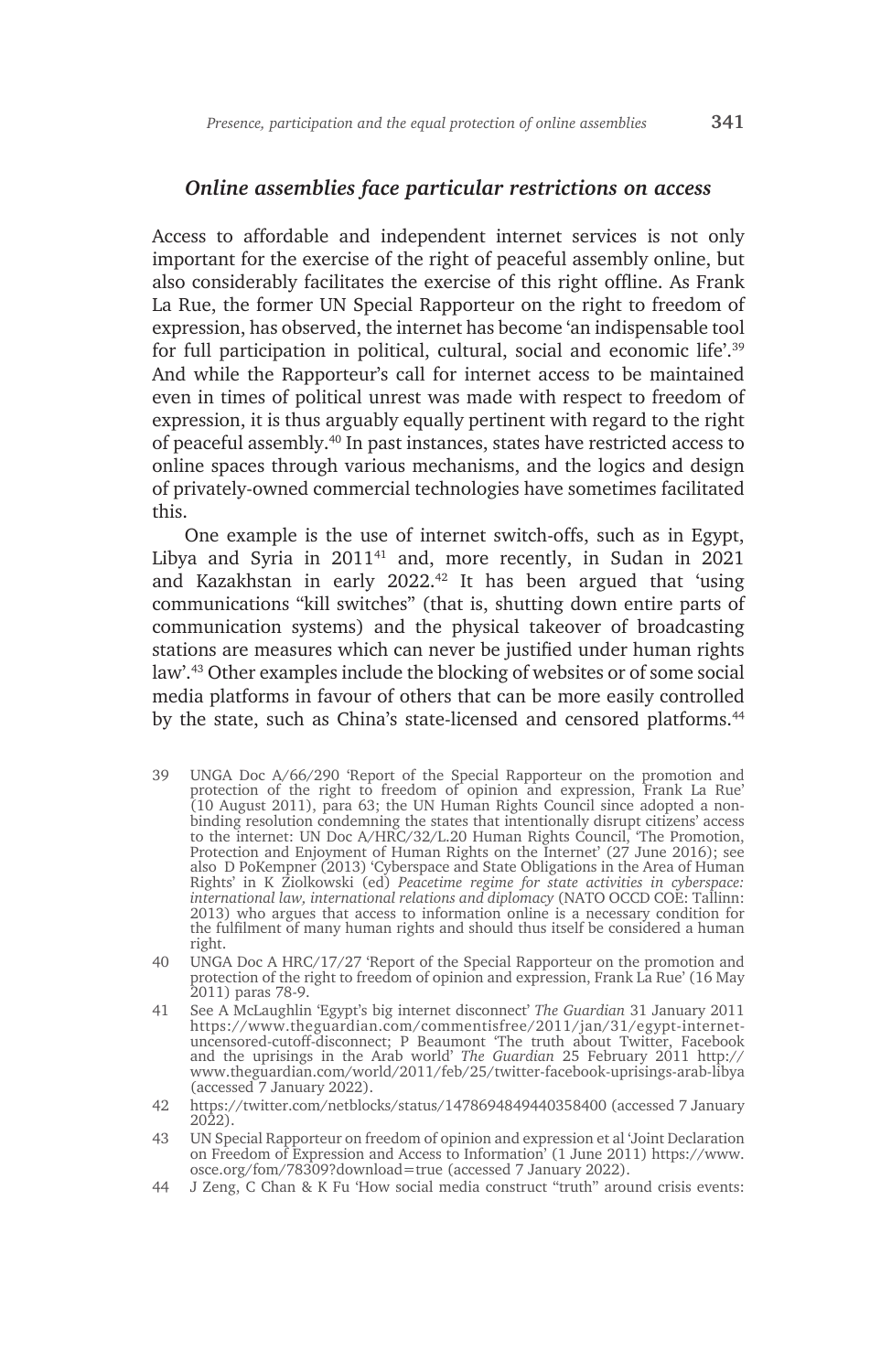Another example relates to hashtag activism, which has alternatively been understood as a manifestation of the freedom of expression or the freedom of assembly. Interference with hashtag activism might include flooding a hashtag with tweets generated by bots – which may (or may not) have happened in the 2014 trending of the #YaMeCansé hashtag in Mexico. This bot interference makes it difficult for participants to sustain interactions with each other. It may also trigger the hashtag's automatic suppression – not, as intended, to the detriment of the bot deployers but rather to the detriment of those expressing or assembling via the hashtag.45

A more recent example of how logics of online spaces shape access to assembly arises in Facebook's vision of the future of online interaction. In 2021, Facebook CEO Mark Zuckerberg made the headline-grabbing announcement that the company was rebranding as Meta. Meta's vision is focused on the 'next evolution of social connection', which the company refers to as the 'metaverse'. The metaverse is made up of virtual reality- and augmented reality-enabled '3D spaces [… that] will let you socialize, learn, collaborate and play in ways that go beyond what we can imagine'.<sup>46</sup> As Zuckerberg introduced his company's conceptualisation of the metaverse, he talked about how its 'defining quality' would be:

… a feeling of presence – like you are right there with another person or in another place. Feeling truly present with another person is the ultimate dream of social technology.47

The extensive video introduction to Meta sidesteps politics in its enumeration of the metaverse's utilities, focusing instead on almost anything but, or what it calls 'almost anything you can imagine – get together with friends and family, work, learn, play, shop, create'.<sup>48</sup> The questions the metaverse raises, however, for the right to assemble peacefully, which is so often exercised in the name of politics, are apparent. Beyond what it means to be present at an assembly in the metaverse, we have to wonder about who will govern the metaverse, according to what standards, and when so much of it is private rather than public. The emphasis on private rather than public, and commerce rather than the commons, is apparent down to the places that can be

Weibo's rumor management strategies after the 2015 Tianjin blasts' 9(3) *Policy & Internet* 297.

<sup>45</sup> L Daniel 'Rise of the peñabots' *Data & Society: Points* 25 February 2016 https:// points.datasociety.net/rise-of-the-penabots-d35f9fe12d67 (accessed 7 January 2022).

<sup>46</sup> *Meta* 'Welcome to Meta' 28 October 2021 https://about.facebook.com/meta (accessed 7 January 2022).

<sup>47</sup> M Zuckerberg, 'Founder's Letter, 2021' *Meta* (blog) 28 October 2021. https:// about.fb.com/news/2021/10/founders-letter/ (accessed 7 January 2022).

<sup>48</sup> *Meta* (n 46).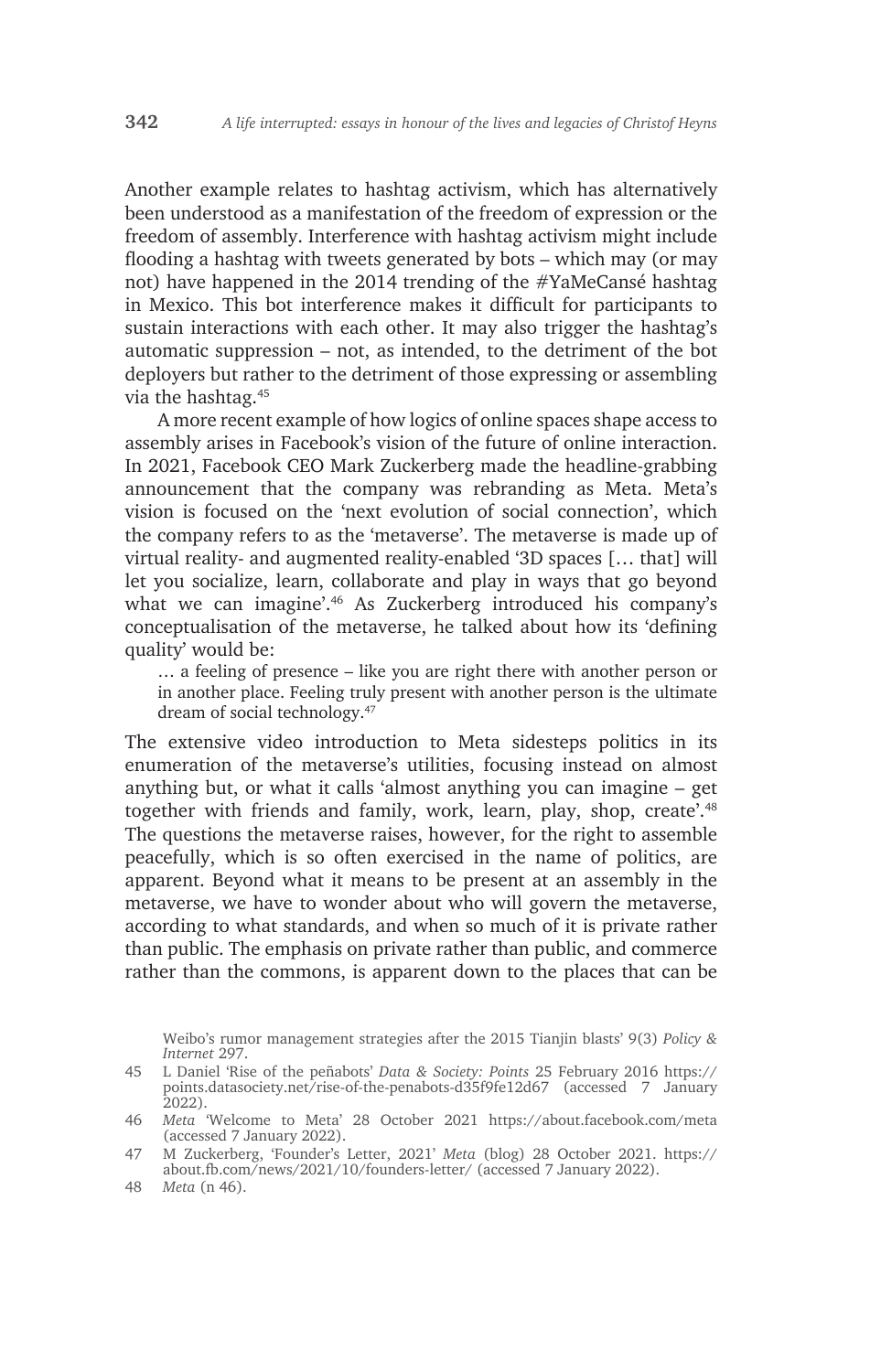created within the metaverse, which, according to the launch materials, seem to currently centre on private spaces for consuming and working: 'Horizon Home' and 'Horizon Workrooms'; spaces that are more public and non-profit, available through 'Horizon Worlds', are, at the time of writing, limited to gatherings of 20 people or less and only available in the US and Canada.49 As mentioned above, an assembly is made up of both participants and place, and these brief examples demonstrate how much access to assembly can be curtailed by the logics of state and corporate actors who govern these spaces.

## *Chilling effects, experienced unequally*

While much of the preceding section has been with reference to individuals who are participating or trying to participate in online assemblies, thought must also be given to those who do not feel comfortable participating because of the logic of the place in which they are assembling. For example, the commercial logics of mainstream digital platforms may create hostile contexts that disproportionately affect minorities or marginalised groups, as demonstrated in Safiya Noble's finding that racist search results are a direct outcome of search engines' advertising structures.<sup>50</sup> In another example, Amnesty International found that a cohort of 778 female journalists and politicians in the UK and US received one abusive or problematic tweet every 30 seconds, and that Black women received 84 per cent more of these tweets than white women.<sup>51</sup> Individuals who restrict their participation in assemblies because of toxic online environments are denied their right to assemble at a much earlier stage – that of the decision about whether or not to participate in the first place.

The threat of surveillance capitalism<sup>52</sup> and its enablement of state surveillance is also silencing due to the risk that one will be identified and tracked, with subsequent consequences.53 The UN Human Rights Council has recognised that 'privacy online is important for the realisation of the right to freedom of expression and to hold opinions without interference, and the right to freedom of peaceful assembly and association'.54 It accordingly emphasised that 'technical solutions to

<sup>49</sup> *Meta* (n 46); A Heath 'Meta opens up access to its VR social platform horizon worlds' *The Verge*, December 9, 2021 https://www.theverge.com/2021/12/9/22825139/ meta-horizon-worlds-access-open-metaverse (accessed 7 January 2022).

<sup>50</sup> Noble (n 37).

<sup>51</sup> Amnesty International, *Troll Patrol,* available at: https://decoders.amnesty.org/ projects/troll-patrol/findings (accessed 7 January 2022).

<sup>52</sup> Zuboff (n 38).

<sup>53</sup> E McPherson 'Risk and the pluralism of digital human rights fact-finding and advocacy' in MK Land & JD Aronson (eds) *New technologies for human rights law and practice* (2018) 188.

<sup>54</sup> UN Doc A/HRC/38/L10/Rev1 Human Rights Council 'The promotion, protection and enjoyment of human rights on the internet' (4 July 2018) preamble; cf.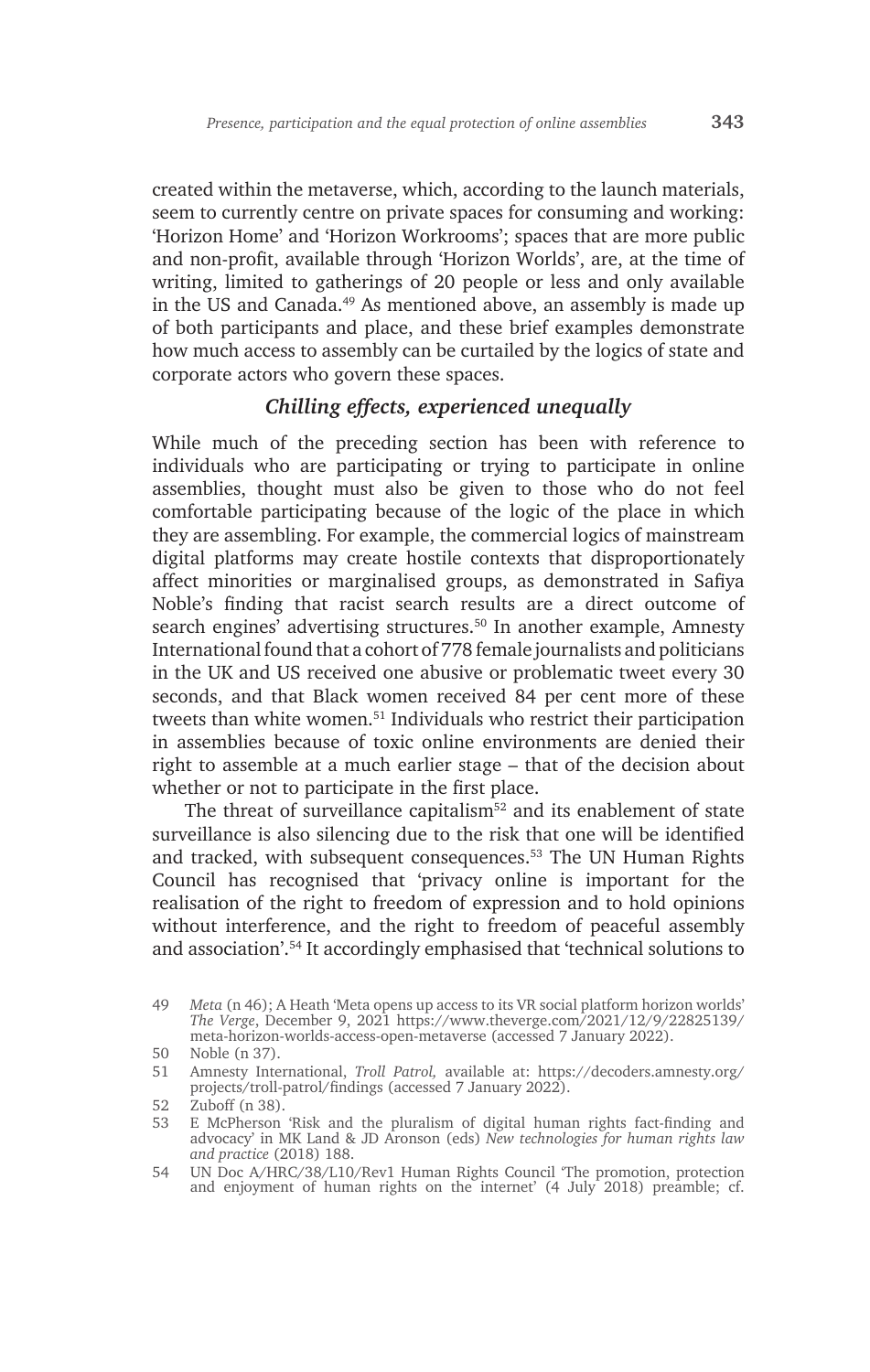secure and protect the confidentiality of digital communications, including measures for encryption and anonymity, can be important to ensure the enjoyment of human rights, in particular … to freedom of peaceful assembly and association'.55 The ability to communicate and associate with others without identifying oneself is a necessary requirement to exercise one's freedom of assembly, speech and privacy.56 Like online discrimination, surveillance is not an equal opportunity silencer, but one that disproportionately impacts potential participants who, because of their identities and the way these identity groups have been treated by their governments or dominant social groups in the past and present, are most wary of being monitored.<sup>57</sup>

# **Conclusion: Reverberating Legacies**

Examining the substantive debates around and model of work behind General Comment 37 on the right of peaceful assembly and the Comment's recognition of the right's extension to online spaces, this chapter looks through the lens of a significant and recent example of Christof's inspirational contributions to international human rights to recognise his unique legacies. In conclusion, we reflect on the early reception of General Comment 37 and its relevance to contemporary developments in assembly and protest around the world, as well as (in 5.2) on how Christof's unique model for collaborative human rights work, exemplified in our experience with General Comment 37, should be of wide and lasting significance.

## *The legacy of General Comment 37*

It is still too early to ascertain the lasting legacy of General Comment 37 on human rights thought and practice, but the initial signs are very positive. Many have recognised it as ground-breaking, and the process of how it was adopted has been considered a model for the future. As one commentator noted after praising General Comment 37, Christof's approach 'is a model of intellectual and professional engagement that other drafters, across the UN treaty bodies, would be well-advised to emulate<sup>'58</sup>

55 Human Rights Council (n 54).

57 Noble (n 37).

G Rona & L Aarons 'State responsibility to respect, protect, and fulfil human rights obligations in cyberspace' (2016) 8 *Journal of National Security Law & Policy* 503 513.

<sup>56</sup> As above.

<sup>58</sup> M Scheinin 'UN Human Rights Committee General Comment No 37 on freedom of assembly: an excellent and timely contribution' 30 July 2020 https://www. justsecurity.org/71754/u-n-human-rights-committee-general-comment-no-37-onfreedom-of-assembly-an-excellent-and-timely-contribution/ (accessed 7 January 2022).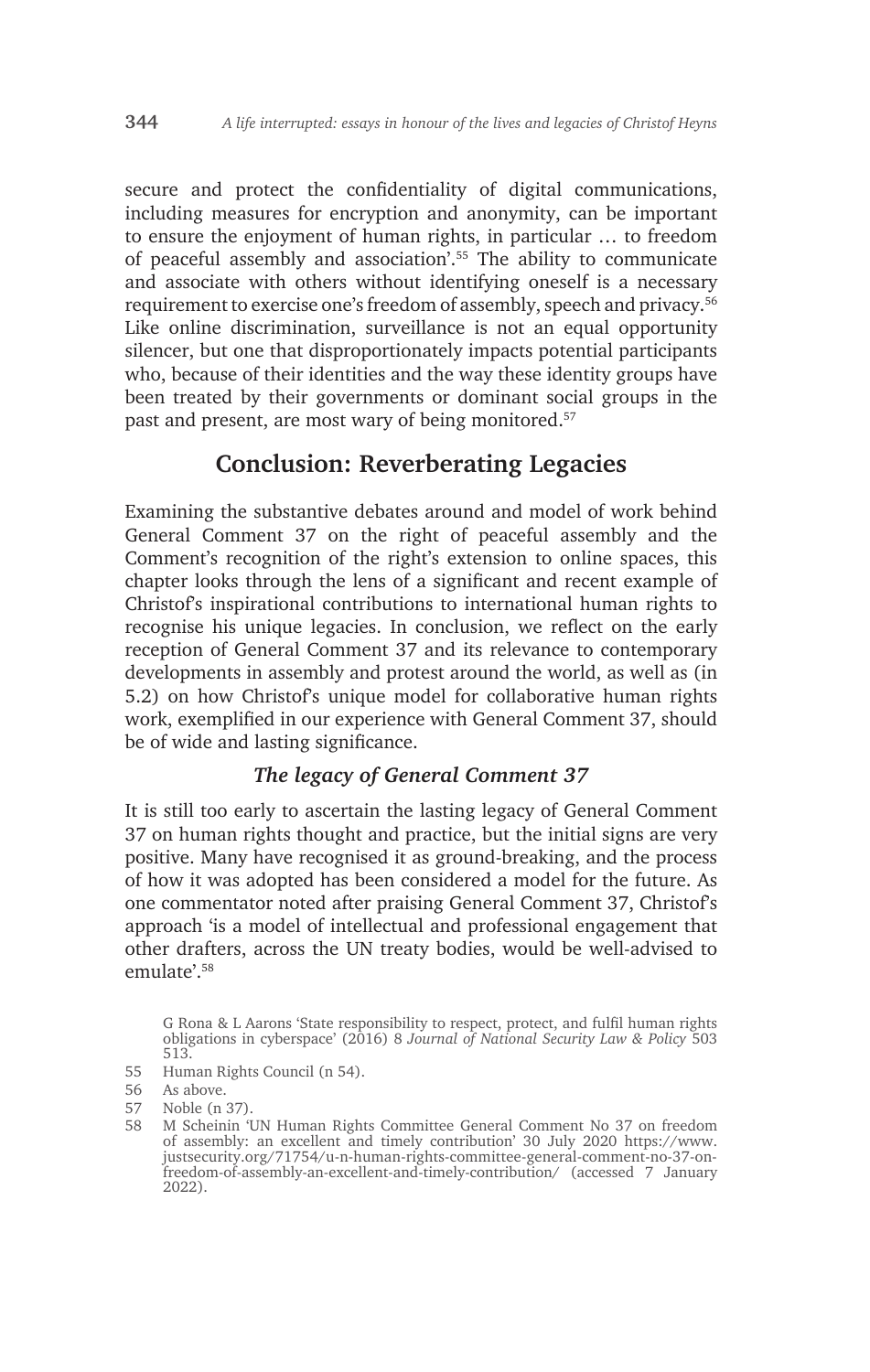Substantively, the Human Rights Committee's recognition in the Comment that the right of peaceful assembly extends to online spaces is considered to have settled this important matter. This is a major breakthrough. The UN Special Rapporteur on the rights to freedom of peaceful assembly and association, Clément Voule, praised the Comment for its 'truly landmark affirmation that protection of the right to peaceful assembly extends to remote participation, including online assemblies'.59 Voule added: 'By focusing extensively on the intersection of digital technologies and the right to peaceful assembly, General Comment 37 sets out a clear framework to protect this fundamental right in the digital era.' Voule noted the timeliness of the General Comment in this regard in the context of the COVID-19 pandemic, when so much activity had moved online. Indeed, in the context of lockdowns and constraints on physical movement and gathering, meeting online, including to manifest forms of assembly, became a 'new normal' of sorts. And yet, from Black Lives Matter to Kazakhstan and Sudan, recent years have also seen growing street protests worldwide, despite the pandemic. In this time of emergency, and the exceptional constraints on liberties and freedoms that often accompany emergency, General Comment 37 is a precious resource for activists and human rights defenders globally.

An important intellectual legacy of General Comment 37 is its elaboration of the constitutive elements of the distinctive protection of the right of peaceful assembly, as contrasted with cognate rights concerning expression and association. Christof emphasised what was unique about assembly, including its collective expression, its audience (within 'sight and sound'), and its political power. Assembly, then, is concerned with allowing for the expressiveness of the body politic beyond individual expression and besides more formal association. In turn, we should take care not to extend the right of peaceful assembly in ways that dilute this unique importance.

A particularly notable (post-General Comment 37) example of the risk of dilution is the case of *Tikhonov v Kazakhstan*. 60 In this case, a journalist had been requested by a newspaper editor to report on a spontaneous demonstration. He was subsequently prosecuted and fined for violating the Law on the Organization and Conduct of Peaceful Assemblies. The Human Rights Committee found violations of both article 19(2) and article 21 ICCPR, but, in his individual opinion, Christof challenged what he viewed as the problematic elision of assembly and expression. What, on the facts, would engage article

60 CCPR/C/130/D/2551/2015 (views adopted 5 November 2020).

<sup>59</sup> 'UN expert welcomes landmark protection for online assembly' 29 July 2020, https://www.ohchr.org/EN/NewsEvents/Pages/DisplayNews.aspx?NewsID =26134&LangID=E (accessed 7 January 2022).